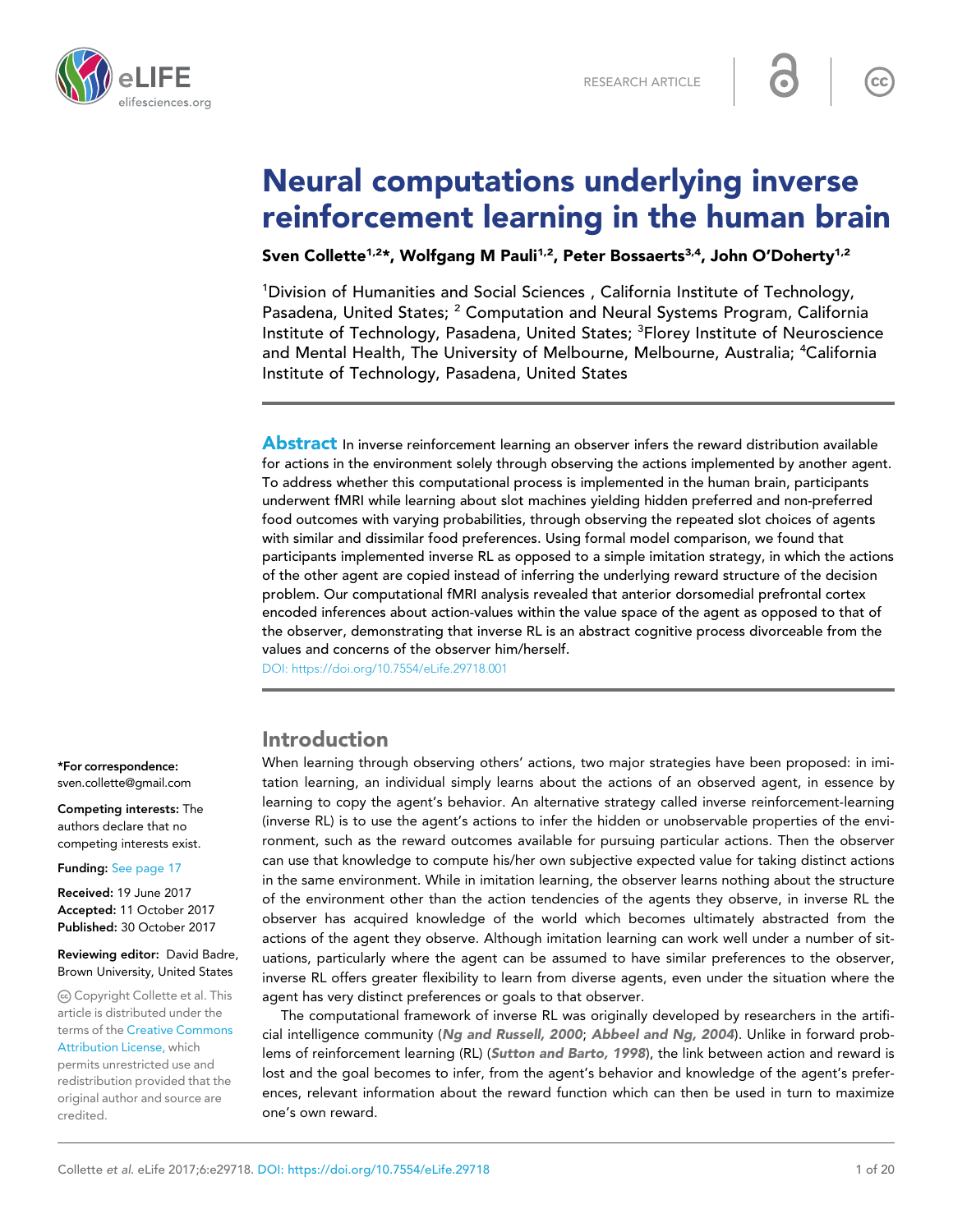In the realm of cognitive sciences, the application of computational modeling tools have surged as a means of gaining insight into social behavior. Observational learning has recently been formalized as an inverse problem, where observed behavior is used to infer the hidden structure at the root of that behavior under the assumption that observed choices are goal-directed ([Baker et al.,](#page-17-0) [2009](#page-17-0), [Baker et al., 2011](#page-17-0); [Goodman et al., 2009](#page-18-0); [Shafto et al., 2012](#page-19-0)). Recent computational modeling work has focused on how humans create an understanding of other's preferences and the similarity to one's own past choices, to quide future behavior ([Gershman et al., 2017](#page-18-0)). Computing abstract social inferences has been characterized as emerging already in early infancy ([Lucas et al.,](#page-18-0) [2009](#page-18-0); [Jara-Ettinger et al., 2016](#page-18-0)). There is empirical evidence that subjective preferences emerge in toddlers as early as 16 to 18 months ([Repacholi and Gopnik, 1997](#page-18-0); [Ma and Xu, 2011](#page-18-0)), and by the age of three children use inferences about social preferences to guide their own decisions ([Fawcett and Markson, 2010](#page-18-0)).

Within the nascent sub-field of social computational neuroscience, a number of studies have utilized computational fMRI in order to gain insight into the neural mechanisms underlying observational learning. When learning through observation from an agent's actions and outcomes, evidence for a process called vicarious reinforcement learning (RL) has been found whereby reward prediction errors generated by observing the rewards obtained by another as opposed to being received by oneself have been reported in the striatum ([Burke et al., 2010](#page-18-0); [Cooper et al., 2012](#page-18-0)). However, vicarious RL can only ever work under situations where the rewards being obtained by another agent can be directly observed. The problem focused on here is the situation in which the actions of the other agent can be observed, but the reward outcomes cannot.

Other studies have found evidence for the engagement of several brain structures when making inferences about the hidden intentions and traits of another agent. In particular, regions of the brain often referred to as the mentalizing network which includes the dorsomedial prefrontal cortex (dmPFC) have been implicated in this type of inference ([Frith and Frith, 2006](#page-18-0); [Hampton et al.,](#page-18-0) [2008](#page-18-0); [Nicolle et al., 2012](#page-18-0)), whereas posterior superior temporal sulcus (pSTS) and adjacent temporoparietal junction (TPJ) has been found to reflect learning signals about relevant attributes of other individuals' behavior ([Hampton et al., 2008](#page-18-0); [Behrens et al., 2009](#page-17-0); [Boorman et al., 2013](#page-18-0); [Dunne and O'Doherty, 2013](#page-18-0)). Yet, these studies have not addressed the capacity to make inferences about the structure of the environment through observing an agent beyond mentalizing about the intentions/traits of that agent him/herself. This capacity is the essence of inverse RL that we investigate in the present study.

To address this issue, we implemented a novel functional magnetic resonance imaging (fMRI) experiment involving participants (always the observers) and social agents (the agents). After having learned about food preferences of two observable agents, one with similar and another one with dissimilar preferences to themselves, the participants observed these same agents perform on a slot machine task, in which the agents learned to obtain their preferred food outcomes. Importantly, participants never got to see the food outcomes themselves. In order to assess what participants had learned from observing the choices of the other agents, we asked participants to play the same slot machine task.

We hypothesized that regions of the brain traditionally implicated in mentalizing such as the TPJ/ pSTS and dmPFC would be involved in implementing inverse RL, and in subsequently utilizing knowledge about the outcome distributions acquired through inverse RL to guide behavior. More specifically, building on previous findings of a key role for TPJ/pSTS in encoding of updating signals or prediction errors during social learning ([Hampton et al., 2008](#page-18-0); [Boorman et al., 2013](#page-18-0)), we hypothesized that those same regions would play a role specifically in the acquisition and updating of information using inverse reinforcement learning through observing the behavior of others, while dmPFC was hypothesized to play a role in using the acquired knowledge to ultimately guide behavior.

## **Results**

#### Observational slot machine learning paradigm

43 human participants underwent fMRI while performing an observational learning (OL) task ([Figure 1A](#page-2-0)), in which on each of two sessions they observed an agent make repeated binary choices between pairs of slot machines, sampled by the computer from a pool of three slot machines.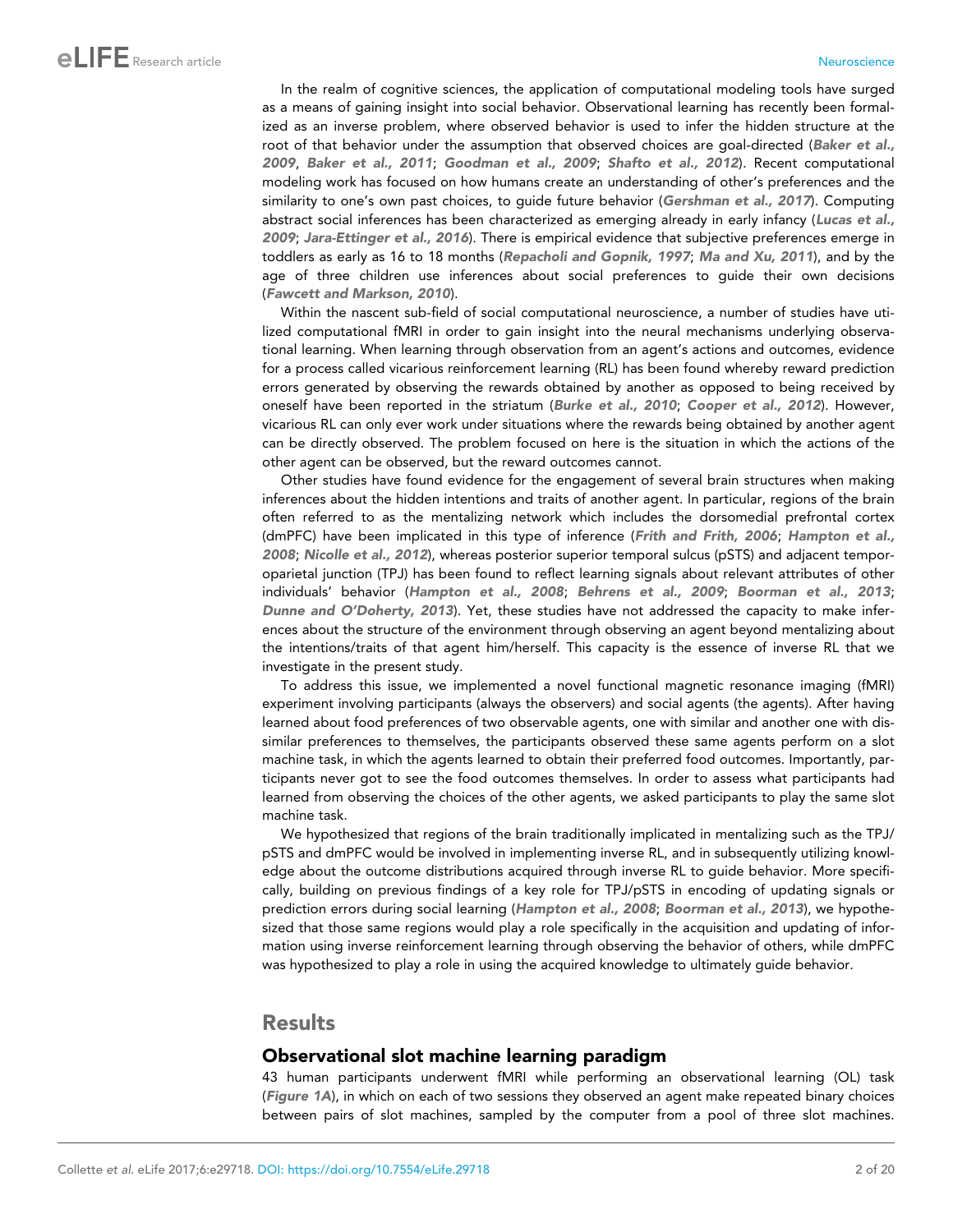<span id="page-2-0"></span>

Figure 1. Observational slot machine task with hidden outcomes. (A) Trial timeline. The first screen signals whether the agent or the participant has to make a choice. Subsequently two slot machines are presented, along with on agent trials a (pseudo) video feed of the agent making a selection, and the choice of the slot machine is revealed after a jittered interval. (B) The probabilistic food distribution behind the slot machines: each of the three slot machines is labeled by a unique fractal and yields the same three food items, but at differing stationary probabilities, as indicated in the table. (C) Agent and participant choice ratio. Choice ratio is defined as choice frequency of a slot machine given its total number of presentations. Agent performance (grey bars) are collapsed across conditions, and depicted in agent-referential space. Participant performance (cyan for similar, pink for dissimilar) is depicted in self-referential space. Regardless of whether they are observing a similar or dissimilar agent, participants are equally good at choosing their best slot machine, nearly matching the agent's performance.

[DOI: https://doi.org/10.7554/eLife.29718.002](https://doi.org/10.7554/eLife.29718.002)

The following figure supplement is available for figure 1:

Figure supplement 1. Additional task information.

[DOI: https://doi.org/10.7554/eLife.29718.003](https://doi.org/10.7554/eLife.29718.003)

Participants were instructed that each of the slot machines would on each trial deliver one of three different food items as a prize. These food items were selected to differ in their subjective value to the participant (one was a preferred food item, another middle ranked, and another least preferred, drawn from an initial list of 10 food items that were earlier ranked for preference). These items were delivered with differing (but fixed across session) probabilities. The distributions varied across the machines, but participants were instructed that the underlying distribution of these food items was hidden from both the participants and the agents (*Figure 1B*). The critical feature of this paradigm is that participants never got to see any outcomes of the slot machines while participants understood that the agents did receive the outcomes. Occasionally (1/3 of trials), the participants themselves were presented with the same slot machines as those played by the agents, and they had to make a choice. The participants were instructed that one of their choice trials would be selected at random at the end of the experiment, that one of the food outcomes would be delivered to the participant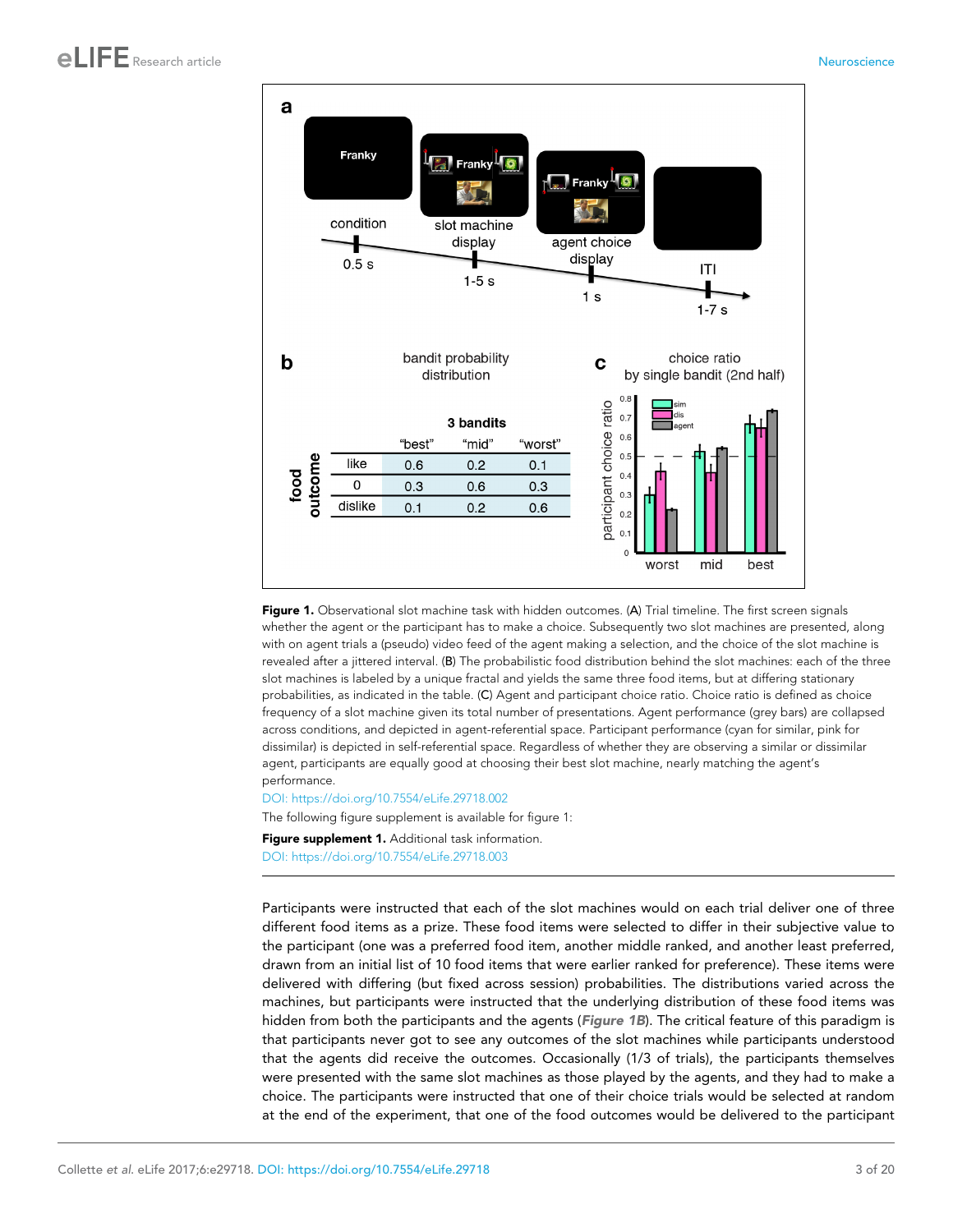according to the probabilities assigned to that chosen slot machine and that they would be asked to consume outcomes. Thus, participants were motivated to ensure that they chose the slot machine with the highest probability of yielding a food outcome that they preferred as opposed to one that they liked the least. Crucially, in a previous preference learning phase (see Materials and methods for details), participants got to learn about the food preferences of the two agents they subsequently got to observe playing on the slot machines. One agent had similar food preferences to the participant while the other agent had dissimilar food preferences. Prior to the onset of the observational learning task, to confirm the efficacy of our preference learning procedure we tested participants' knowledge of the other agent's preferences. Each participant correctly identified the preference rankings for each agent over the foods, as well as correctly classifying the agents as similar or dissimilar to themselves ([Figure 1—figure supplement 1](#page-2-0)).

## Behavioral results

Spearman's rank correlation coefficients between participants' choices in self-referential space and agent choices in agent-space, revealed that participants' choice ratios were generally in line with the agents': rs\_sim = 0.7 (similar condition), rs\_dis = 0.6 (dissimilar condition; see Materials and methods for details). These correlations also provide evidence that participants succeeded in learning to choose the slot machine with the highest likelihood of a preferred outcome.

Yet, learning from a dissimilar agent should be more challenging than learning from a similar agent since in the former case the participant should take into account the fact that the agent has different preferences to themselves and use this information to guide their choices, whereas in the similar condition the agent can either adopt a policy of simply imitating the agent or can easily infer that agent's preferences as they are similar to themselves. We therefore expected that participants would perform worse in the dissimilar condition compared to the similar condition. Indeed, participants performed significantly worse overall in the dissimilar condition compared to the similar (after Fisher transform: one-tailed p=0.04). We further compared the choice ratio of the slot machines across conditions on trials after the learning of the agent has reached a plateau ([Figure 1—figure](#page-2-0) [supplement 1](#page-2-0)). If participants used a simple imitative behavioral (and/or inverting) strategy, we should observe symmetrical performance changes for the best and worst machine in the dissimilar compared to the similar condition, whereas the mid machine should stay unchanged. In other words there should be an accuracy trade-off, that is, decreased choice frequency for the best machine while at the same time an increase of choices of the worst machine. Here we found that although participants performed equally well in choosing their 'best' slot machine in both similar and dissimilar conditions (t-test between similar and dissimilar choice ratios: P>0.6), the worst slot machine was picked more often in the dissimilar condition than in the similar (P<0.05) and the mid-ranking machine was chosen significantly less often in the dissimilar condition compared to the similar (P<0.05, [Figure 1C](#page-2-0)). This non-symmetrical choice difference between observer and agent, that is, equal performance for the best, but not simply reversed for the mid and worst machines, alludes to a more sophisticated strategy than simple imitation behavior.

## Computational modeling of OL

To elucidate the computational mechanisms involved in solving the task we implemented an inverse RL algorithm in which participants infer the distribution of outcomes over the slot machines chosen by the agents, given knowledge about the agent's utility function (the learned preferences) and the observed actions (Materials and methods).

An alternative strategy is to deploy imitation RL, wherein the participant learns to predict the actions taken by the other agent, based solely on the history of actions taken by that agent. These predictions (which are formulated as value signals) are applied to the participants' own choices without any need to make an inference about the outcome distribution over the slot machines. In essence this algorithm would implement a pure imitation strategy: simply copying the actions of the opponent. Pure imitation would succeed in the similar case but fail abjectly in the dissimilar case, as the observer would end up choosing slot machines leading to least as opposed to most preferred outcomes. To give this imitation strategy a fighting chance to cope with learning from the dissimilar other, we modified the algorithm so that it also encoded as a free parameter a representation of how similar the agent's preferences were to oneself (which we could assume was learned before the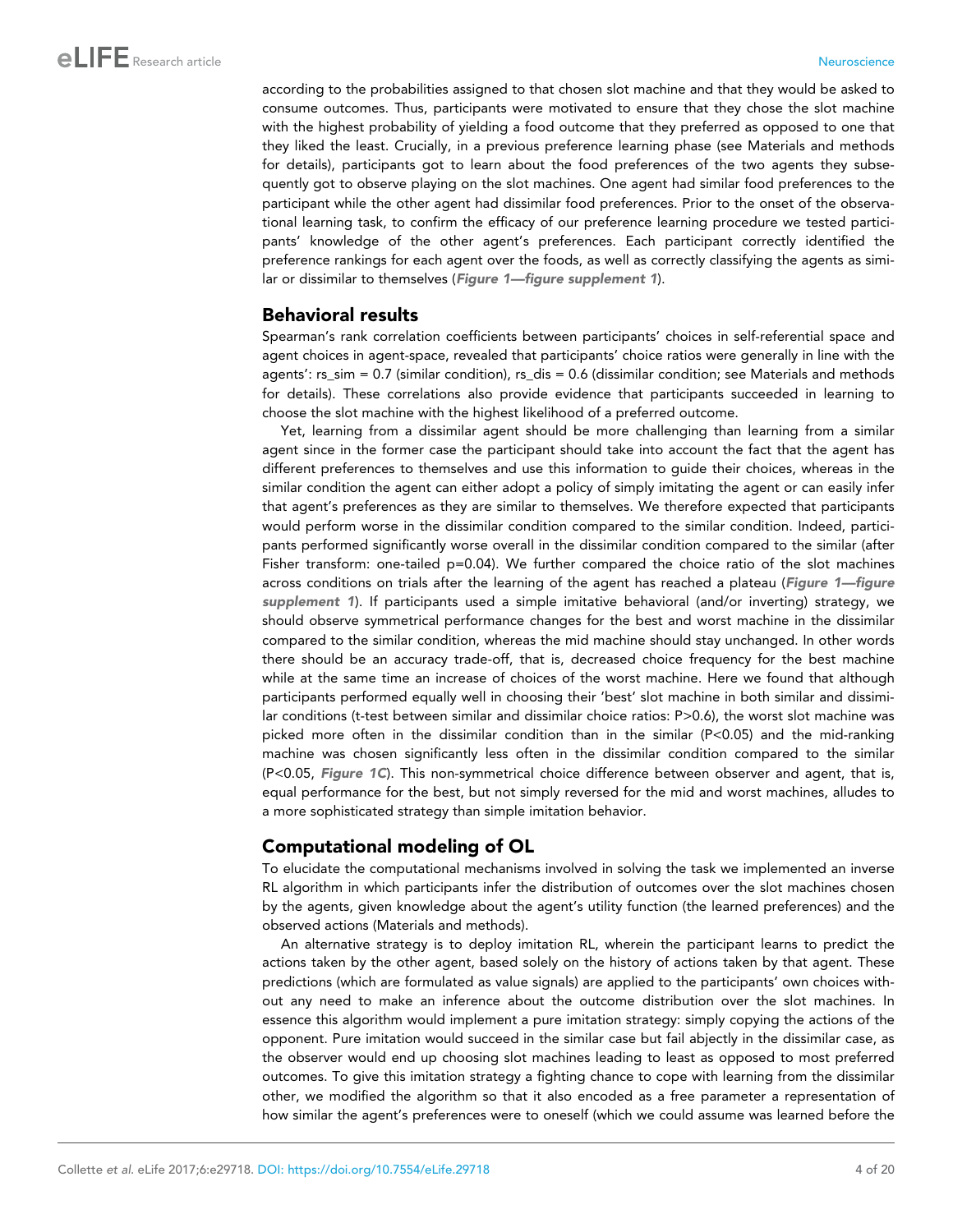observational learning task). This similarity metric is used to invert the observer's value function when choosing from learning the actions of the dissimilar agent. This adapted form of imitation RL can in principle successfully learn from both similar and dissimilar agents, and hence we refer to this adapted model when referring to imitation RL in analyses and figures. We also constructed a different imitation RL model with a counterfactual learning component (cf-imitation RL) that also learned about the value of action not taken on a given trial, while incorporating separate learning rates for those two updating strategies (Methods and Materials for more details).

Yet another viable strategy for solving this task is for the observer to assume that the agents have distributions over the preference rankings for the different slot machines without considering the outcome distributions per se. A preference-learning algorithm can then simply update the observers' beliefs about the agent's machine preferences based on the observed behavior of the agents, and then explores the slot machines using a softmax procedure (Materials and methods for model details, and comparisons in [Figure 2—figure supplement 1](#page-5-0).

We tested which algorithm provides the best account of participants' behavior by using a Bayesian Model Selection (BMS) process (Materials and methods). Out of all tested models, inverse RL was found to outperform Imitation RL overall ([Figure 2A](#page-5-0)) and in almost all individual subjects ([Figure 2B](#page-5-0)). The model similarly also outperformed the other candidate algorithms ([Figure 2—fig](#page-5-0)[ure supplement 1](#page-5-0)). The choices estimated by the inverse RL model match participants' behavior very well when plotting model predictions against participants' actual ([Figure 2—figure supplement](#page-5-0) [1](#page-5-0)).

To demonstrate that our two main competing models specify unique behavioral strategies as opposed to making similar predictions about behavior, we constructed confusion matrices, where each cell depicts the frequency with which each model wins based on behavior generated under each model, and inverted by itself and all other models. If there is a high probability that a model is confused with another, we should observe high exceedance probabilities in the off-diagonal cells. However this comparison framework shows that our main models are indeed not confused, and hence make different predictions ([Figure 2C](#page-5-0), and [Figure 2—figure supplement 1](#page-5-0)).

Building on these initial model comparison results, we next aimed to elucidate the qualitative difference in the performance of the models. When comparing model choice predictions and participant choice ratios. While both imitation RL and inverse RL do quite reasonably in predicting choices for the most and least preferred slot machine, we found that the behavior that discriminates the model predictions the most is with regard to participants' behavior to the middle preferred slot machine when learning from the dissimilar other. There was considerable variation across individuals in the selection of the middle preferred slot machine: this variation was much more effectively captured by inverse RL compared to imitation RL ([Figure 2D](#page-5-0)). A more detailed explanation for why inverse RL would be expected to perform better than imitation RL in capturing participants' choice behavior especially for the middle preferred slot is given in Materials and Methods.

## Neural representation of outcome prediction in agent-referential preference space

To determine whether participants' neural signals tracked value for the observed actions in self-referential or agent-referential preference space, we constructed two regressors with trial-by-trial value predictions for the actions taken by the similar and dissimilar other. To obtain an estimate of the value from the perspective of the agent, the agent's preferences over the outcomes were multiplied by the outcome probabilities estimated by inverse RL (cf. Materials and methods). We tested for regions correlating with these value signals across the whole brain. If value signals are represented in the observer's brain in the preference space of the other agents, then we would expect significant positive correlations with the observee's value signal for both the similar and dissimilar agents. On the other hand, if the value signals are represented with respect to the observer's own (self-referential) preferences and not those of the agent (agent-referential), then we would expect to find a significant positive correlation with the value regressor in the similar condition and a significant negative correlation with the value regressor in the dissimilar condition, because the dissimilar agent's preferences are opposite to those of the observer.

We found no evidence of a region exhibiting correlations for value signals in self-referential space anywhere in the brain. Instead, we found a significant cluster in the dmPFC ([Figure 3A](#page-6-0); peak  $x = 0$ ,  $y = 40$ ,  $z = 40$ , whole brain cluster corrected threshold of FWE at  $p < 0.05$  with a height threshold of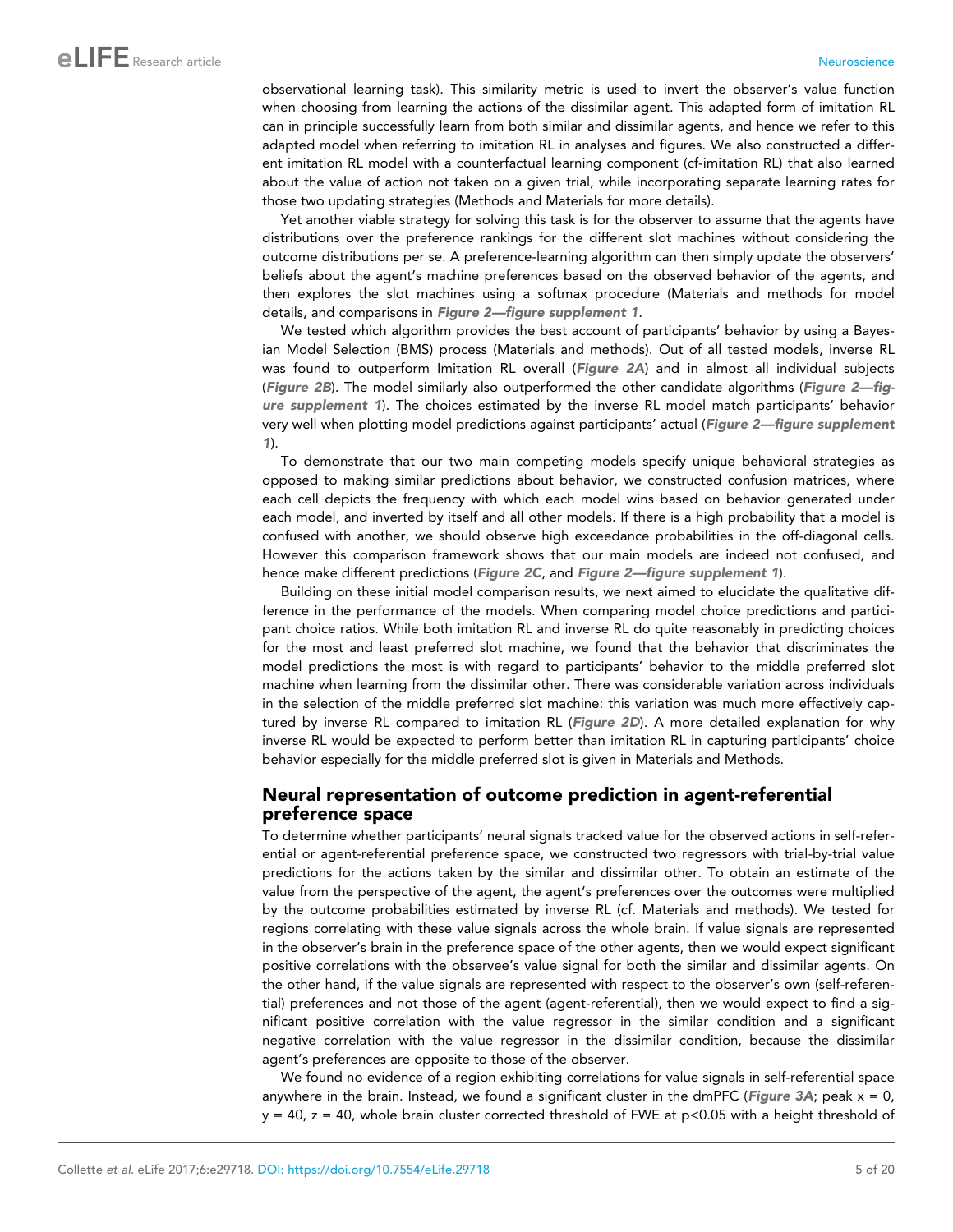<span id="page-5-0"></span>

Figure 2. Model comparison. (A) Bar plots illustrating the results of the Bayesian Model Selection (BMS) for the two main model frameworks. The inverse RL algorithm performs best, across both conditions (similar and dissimilar). On the left, the plot depicts the BMS between the two models in the similar condition; on the right the plot shows the BMS in the dissimilar condition (BMS analysis of auxiliary models are shown in Figure 2—figure supplement 1A). (B) Scatter plots depicting direct model comparisons for all participants. The lower the Bayesian Information Criterion (BIC), the better the model performs, hence if a participant's point lies over the diagonal, the inverse RL explains the behavior better. The figure on the left illustrates the similar condition; the plot on the right depicts the dissimilar condition. (C) Confusion matrix of the two models to evaluate the performance of the BMS, in the dissimilar condition. Each square depicts the frequency with which each behavioral model wins based on data generated under each model and inverted by itself and all other models. The matrix illustrates that the two models are not 'confused', hence they capture different specific strategies. Confusion matrices of the similar condition and for auxiliary models are shown in Figure 2—figure supplement 1C) (D) Scatter plots depict the participant choice ratio of the mid slot machine plotted against the predictions of the inverse and imitation RL models. [DOI: https://doi.org/10.7554/eLife.29718.004](https://doi.org/10.7554/eLife.29718.004)

The following figure supplement is available for figure 2:

Figure supplement 1. Additional model information. [DOI: https://doi.org/10.7554/eLife.29718.005](https://doi.org/10.7554/eLife.29718.005)

> p<0.001) correlating positively with the agent's value signals in the similar condition, as well as positively with the agent's value signals in the dissimilar condition ([Figure 3B](#page-6-0), parameter estimates extracted via a leave-one-out approach to avoid a non-independence bias [[Esterman et al., 2010](#page-18-0)]). Further, no statistical difference was found between conditions (t-test p>0.5). These results indicate that expected value signals for outcomes are represented in agent-referential preference space.

> Next, we aimed to test if inverse RL best explained the correlation within dmPFC, or if the imitation RL model also captured this activity. We therefore performed a Bayesian Model Selection (BMS) analysis to compare the model correlations within an anatomically defined dmPFC region where we would expect inverse RL related computations to be implemented ([Dunne and O'Doherty, 2013](#page-18-0); [Apps et al., 2016](#page-17-0)). Our results show that the anterior part of the dorsomedial cluster is much more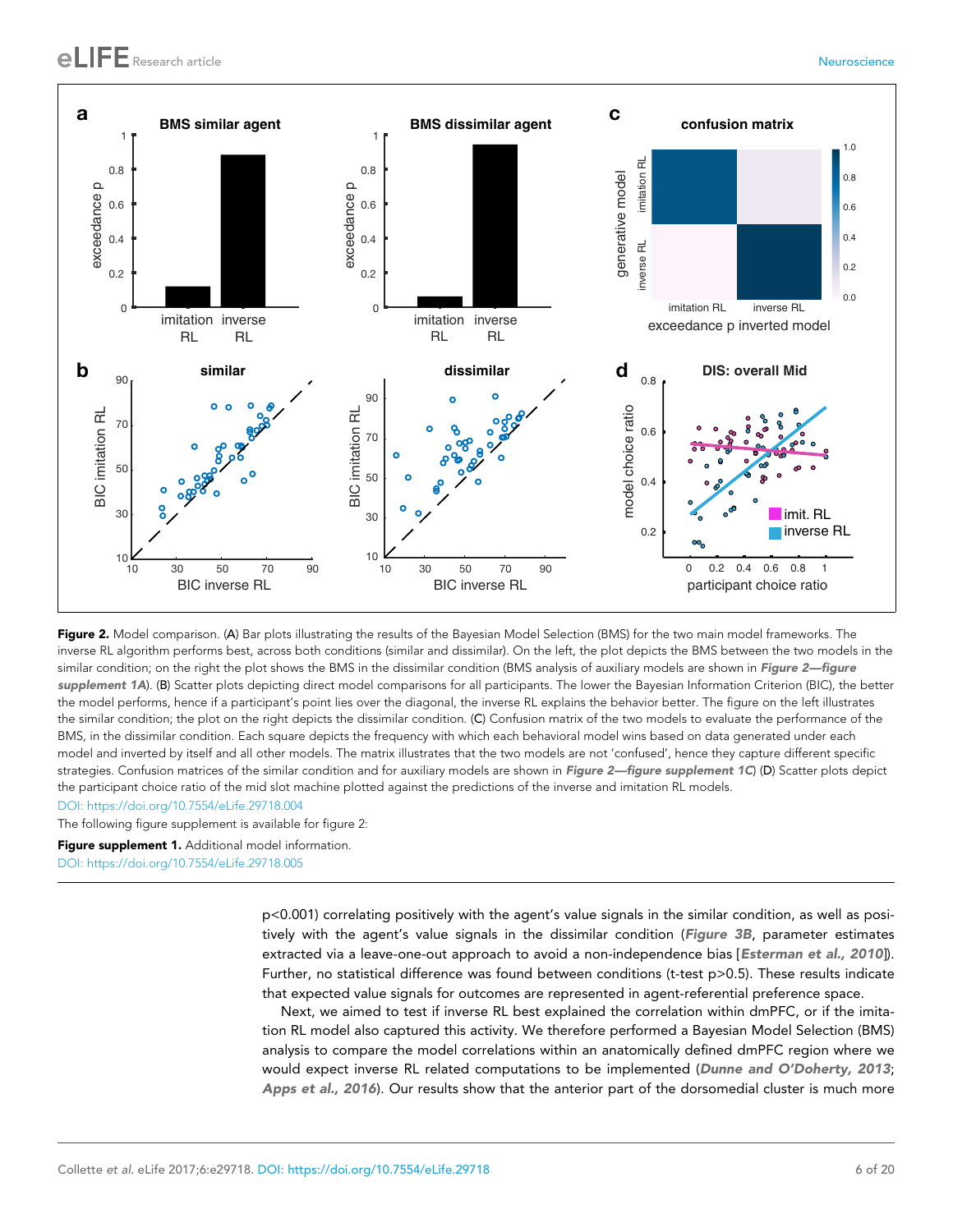<span id="page-6-0"></span>

Figure 3. Outcome prediction signals in agent-referential preference space. (A) Neural response to parametric changes in inverse RL outcome prediction in agent-referential space. Activity in dmPFC at the time of presumptive agent decision significantly correlated with outcome prediction inferred from the inverse RL model, independent of condition. All depicted clusters survive whole brain cluster correction FWE at p<0.05, with a height threshold of p<0.001. Z-score map threshold as indicated, for illustrative purposes. (B) Effect sizes of the outcome prediction correlation in dmPFC cluster separately for each condition (similar = blue, dissimilar = green, parameter estimates are extracted with a leave-one-out procedure, mean ±SEM across participants, p<0.05 for both conditions). (C) Group-level exceedance probability map of the Bayesian Model Selection, comparing predictions from the imitation RL against inverse RL voxelwise in an anatomically defined dmPFC region. The depicted map was thresholded to show voxels where the exceedance probability for the inverse RL model is greater than p=0.95, revealing that the anterior part of dmPFC is much more likely to encode inverse RL computations.

#### [DOI: https://doi.org/10.7554/eLife.29718.006](https://doi.org/10.7554/eLife.29718.006)

The following source data is available for figure 3:

Source data 1. areas exhibiting significant changes in BOLD associated with predicted outcome in similar and dissimilar. [DOI: https://doi.org/10.7554/eLife.29718.007](https://doi.org/10.7554/eLife.29718.007)

> likely to be engaged in computing expectations derived from the inverse RL model, compared to the imitation RL (Figure  $3C$ , exceedance probability threshold of  $p > 0.95$  for inverse RL).

#### Inverse RL signals

We next tested for brain areas involved in updating beliefs in the inverse RL model at the time of feedback. We computed the KL divergence between posterior and prior outcome distributions for the chosen slot machine at the time of action observation and regressed the divergence signal against the BOLD response. We found significant correlations with the entropy reduction signal in both similar and dissimilar conditions, in TPJ/pSTS (whole brain cluster corrected threshold of FWE at p<0.05 with a height threshold of p<0.001). In addition we found significant correlations with this learning signal in several other brain regions including the pre-SMA and dorsal striatum ([Figure 4](#page-7-0)). Furthermore no significant difference in the representation of updating signals was found between the similar and dissimilar conditions. Here, we compared the conditional beta values extracted using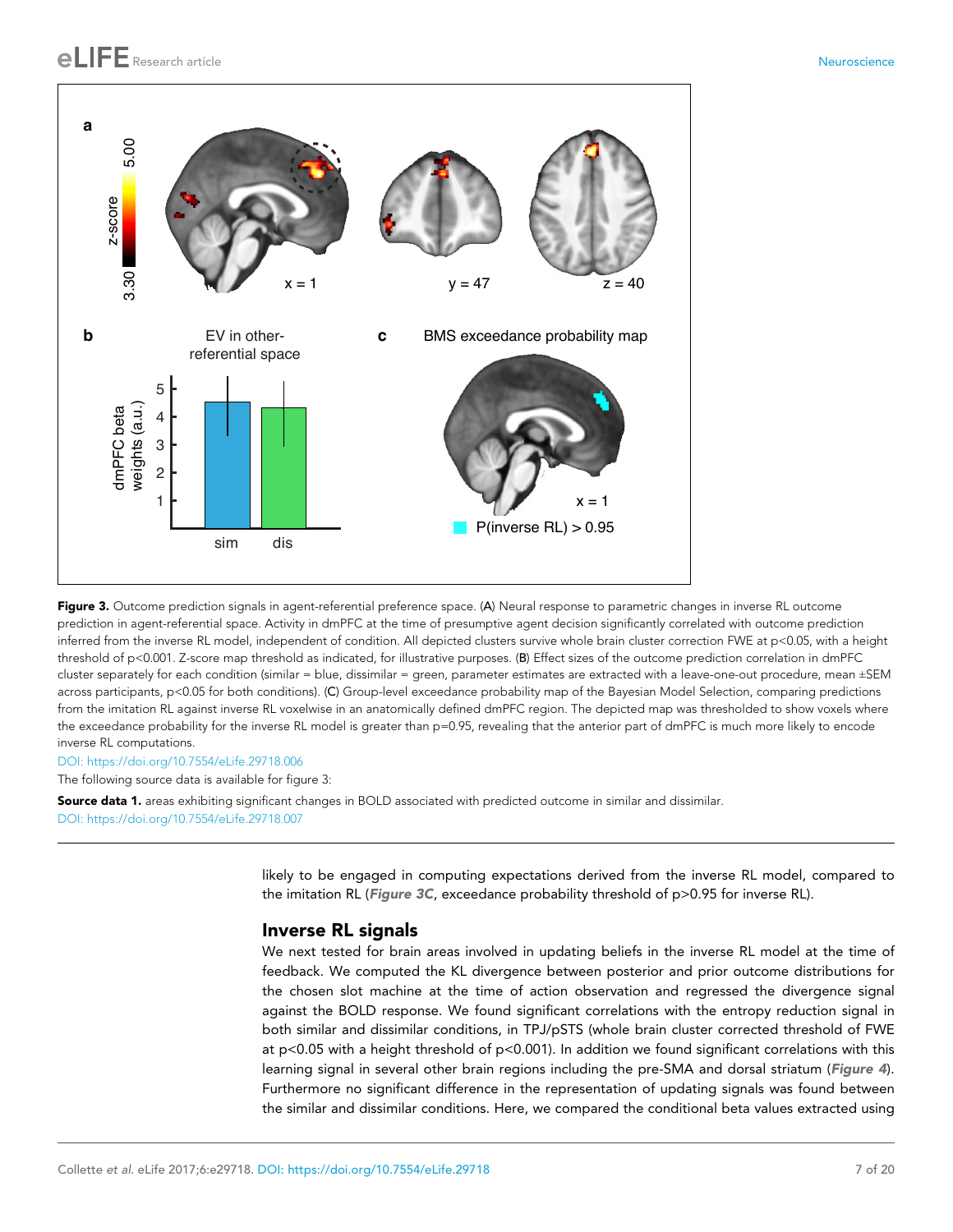<span id="page-7-0"></span>

Figure 4. Learning signals during action feedback. (A) Z-statistic map of the inverse RL entropy signals during agent choice revelation is presented, relating to the update of the food distributions within the chosen slot machine. From left to right slices depict pre-SMA, striatum and TPJ/pSTS. All depicted clusters survive whole brain cluster correction FWE at p<0.05, with a height threshold of p<0.001. Maps are thresholded at Z-statistic values as indicated, for display purposes. (B) Effect sizes of the entropy correlations for all clusters, separately for each condition (similar = blue, dissimilar = green, L1O procedure, mean  $\pm$ SEM across participants, all  $p < 0.05$  for both conditions).

[DOI: https://doi.org/10.7554/eLife.29718.008](https://doi.org/10.7554/eLife.29718.008)

The following source data is available for figure 4:

Source data 1. areas exhibiting significant changes in BOLD associated with entropy signals. [DOI: https://doi.org/10.7554/eLife.29718.009](https://doi.org/10.7554/eLife.29718.009)

> a leave-one-out method as before. The findings suggest that learning from similar and dissimilar others involves overlapping computational mechanisms involving the same brain regions.

> We also looked at the neural correlations with the prediction error signal from the imitation RL model in a separate GLM. However no cluster survived the predefined threshold (whole brain cluster corrected threshold of FWE at p<0.05 with a height threshold of p<0.001).

### Value correlations in dmPFC predict behavioral performance

To test whether BOLD responses in the brain while learning from the dissimilar agent is ultimately predictive of performance on the slot machine task, we extracted activity from the dmPFC region found to encode expected value in the agent space. We computed a behavioral index that measured the degree of success in integrating preference information about the dissimilar agent in order to guide personal choices, namely, the degree to which the participant matched the performance of the agent. We found a significant correlation between this social information integration index (SI index, Materials and methods) and the extent to which dmPFC represented learned values for the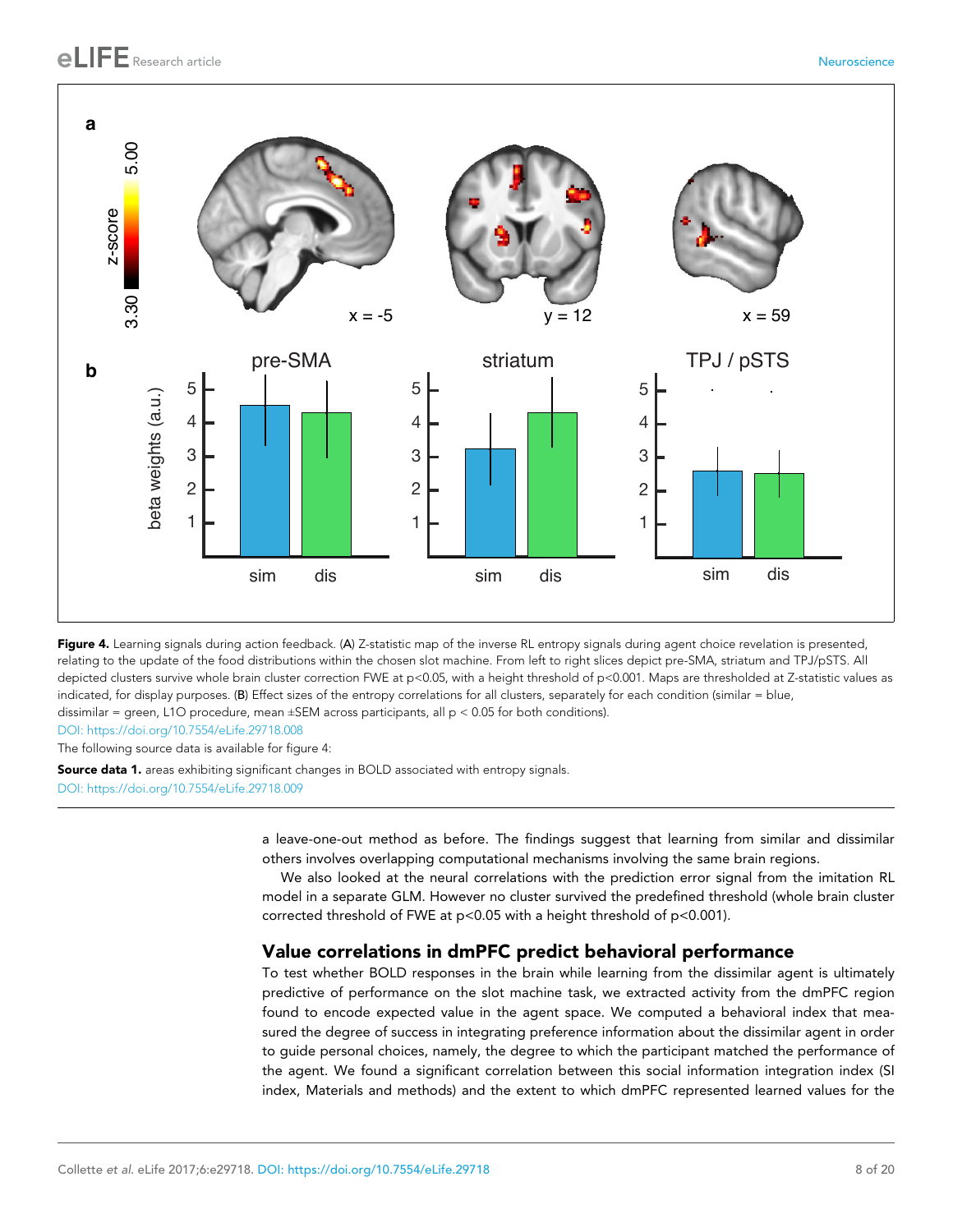dissimilar other (Figure 5A,  $p<0.01$ , R = 0.39). For comparison, we performed the same correlation against activity in the TPJ/pSTS, and we found no such significant correlation (Figure 5B).

# **Discussion**

Here, we implemented a novel fMRI experiment to shed light on how, at the computational and neural level, humans deploy knowledge about the preferences of other agents when learning about the environment through observing the actions of those agents. We designed our experiment in order to discriminate between two distinct strategies for implementing learning through observation. The simplest strategy is to learn about which action to take by imitating, or avoiding, the actions of the other agent. A more sophisticated strategy is to make an inference about the distribution of reward features available on the actions being pursued by the other agent and use this knowledge to guide one's own choices. We dissociated between these two strategies by exposing observers to three slot machines with hidden outcomes and two different agents, one who had similar preferences over available foods as the observer, and another one whose food preferences differed. While imitation could work effectively when learning from an agent with similar preferences, we hypothesized that such a strategy would not be effective enough when learning from observing the actions of an agent with dissimilar preferences.

Using this experimental design, we were able to show that participants used the more sophisticated strategy of inferring, from the agent's actions, the hidden distribution of food outcomes for each choice. This inverse RL algorithm provided a better account of the observer's behavior even if we altered the competing model, the imitation RL model, to accommodate diverging preferences between observer and agent. The inverse RL model continued to outperform the imitative learning model even if we added the capacity to learn from counterfactual actions. Finally, inverse RL also outperformed a slightly more sophisticated algorithm than imitation, in which the observer was assumed to learn the agent's ranking of the three available slot machines, without explicitly learning about the distribution of outcomes available on those actions. Taken together, these findings suggest that the human brain implements a mechanism akin to inverse reinforcement learning, and that the knowledge acquired through this mechanism is used to guide behavior.



Figure 5. dmPFC signal predicts performance in slot machine game. (A) Scatter plot showing beta estimates of outcome prediction signals in the dmPFC ROI across participants, plotted against the social information integration index (SI index), which characterizes each participant's performance in the slot machine game. The higher the score, the better the participants are at inferring the best option for themselves from observing the other. (B) Scatter plot of entropy update signals in the TPJ/pSTS ROI across participants plotted against the social information integration index.

[DOI: https://doi.org/10.7554/eLife.29718.010](https://doi.org/10.7554/eLife.29718.010)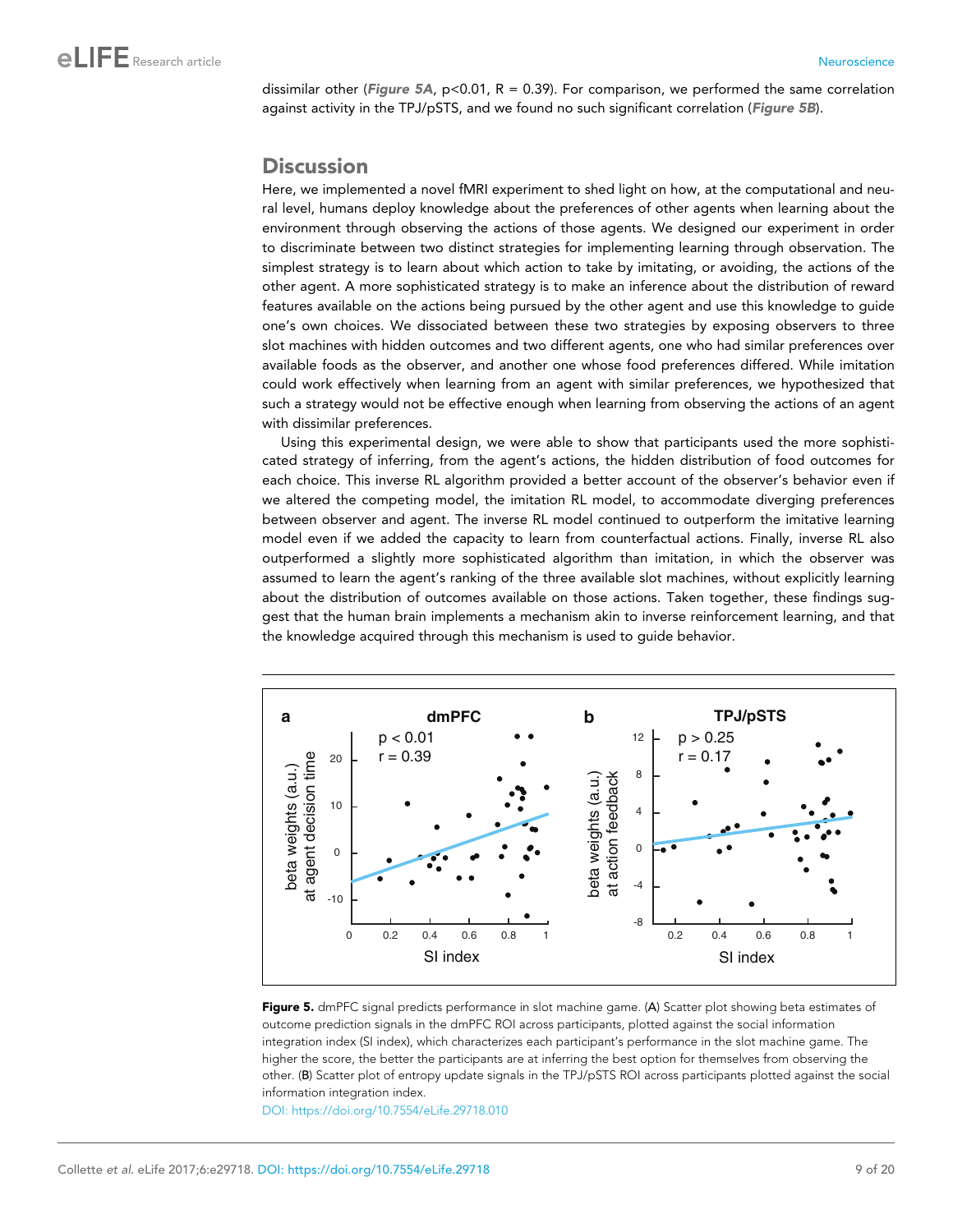Utilizing computational fMRI, we illuminated the brain systems involved in inverse RL. Two brain networks appear to be implicated: the mentalizing network, including TPJ/pSTS and dmPFC, as well as a network of brain regions implicated in goal-directed learning, including the anterior dorsal stria-tum and pre-SMA ([Kolling et al., 2012](#page-18-0); [Boorman et al., 2013](#page-18-0)). The signals encoded in these areas associated with inverse RL go beyond prior reports about the involvement of regions of the mentalizing network and reward-learning network in observational learning. In previous studies implicating regions of the mentalizing network in social learning, the computational signals identified were about learning about the beliefs, traits and intentions of others, such as for example predictions about the other agent's beliefs in a competitive interaction ([Hampton et al., 2008](#page-18-0)). Here, we focus on a quite distinct type of computation, the capacity to infer the distribution of rewards available on actions in the environment through observing the behavior of other agents. Furthermore, while previous studies such as Cooper et al. ([Cooper et al., 2012](#page-18-0)) have found evidence for a role of the dorsal striatum in encoding reward prediction errors during observational learning, those signals were invoked when observing the rewards experienced by another agent i.e. vicarious reinforcement. Crucially in the present situation, the outcomes experienced are hidden away from the observer and must be inferred. Thus, the computations being revealed in the present are very distinct from those that have been reported previously in the literature.

Within the mentalizing network, the dmPFC was found to be involved in encoding the expected value of the actions chosen by the other agent, at the time that the agent's choice was being observed. The expected value of the action is computed using the observer's estimates of the distribution of outcomes over the chosen action. Importantly, there are two different ways in which the observer might represent expected values for the observed actions. One possibility would be to represent the value of actions in their own, observer-centric space, that is based on the value of subjective preferences the observer him/herself has for the food outcomes. Alternatively, the observer could represent the value of the food outcomes using acquired knowledge of the agent's preferences. Because observers were given the opportunity to learn from observing the actions of agents with similar and with dissimilar preferences, we were able to dissociate these alternatives. We found that the observer was representing the value of the observed actions in the agent's value space as opposed to their own. In other words, the observer was simulating 'what it would be like' to be the agent. This signal was represented in the dmPFC regardless of whether the agent was similar or dissimilar. These findings illustrate that the dmPFC can flexibly acquire knowledge about the outcome distributions through knowledge of the agent's preferences. The ability to do inference in agent-referential preference space, in contrast to self-referential, shows that participants approach social inference learning abstractly rather than concretely; in other words, the environment valuation variables are represented in the acting observee's perspective, in contrast to a simpler self-centered representation which would be directly relevant to their own choice situation.

Activity in an overlapping region of TPJ/pSTS was found to reflect the degree to which the observer updated his/her knowledge of the distribution of food outcomes on the different slot machines. Our findings build on previous studies using computational models to implicate TPJ/pSTS in updating predictions about other people's behavior, such as in the encoding of prediction errors about the influence one's action will have on the opponent's next game move ([Hampton et al.,](#page-18-0) [2008](#page-18-0)), prediction errors about others' intentions ([Suzuki et al., 2012](#page-19-0)) or prediction errors about an agent's expertise ([Boorman et al., 2013](#page-18-0)). The finding that this region is involved to a similar degree in updating the observer's knowledge for both similar and dissimilar social agents, and that it is not predictive of the observer's performance possibly suggests a more general role for this area in learning about hidden states in a social situation.

Beyond the mentalizing network, several other brain regions were found to be involved in learning about the outcome distributions, including the dorsal striatum, lateral prefrontal cortex and pre-SMA. Although we report signals referring to a reduction of entropy in these regions, it is important to note that, in our model, these variables are also related to value updates in accordance with previous findings, since the agent is concerned about the update of posterior mean values of the slot machines. Dorsal striatum has previously been implicated in learning about the value of actions, both in experiential learning tasks as well as in observational learning ([O'Doherty et al., 2004](#page-18-0); Schönberg et al., 2007; [Cooper et al., 2012](#page-18-0)). Dorsolateral prefrontal cortex has previously been implicated in encoding representations of goal outcomes during decision-making ([McNamee et al.,](#page-18-0) [2015](#page-18-0)), as well as update signals of outcome estimates ([Barraclough et al., 2004](#page-17-0)), implicating this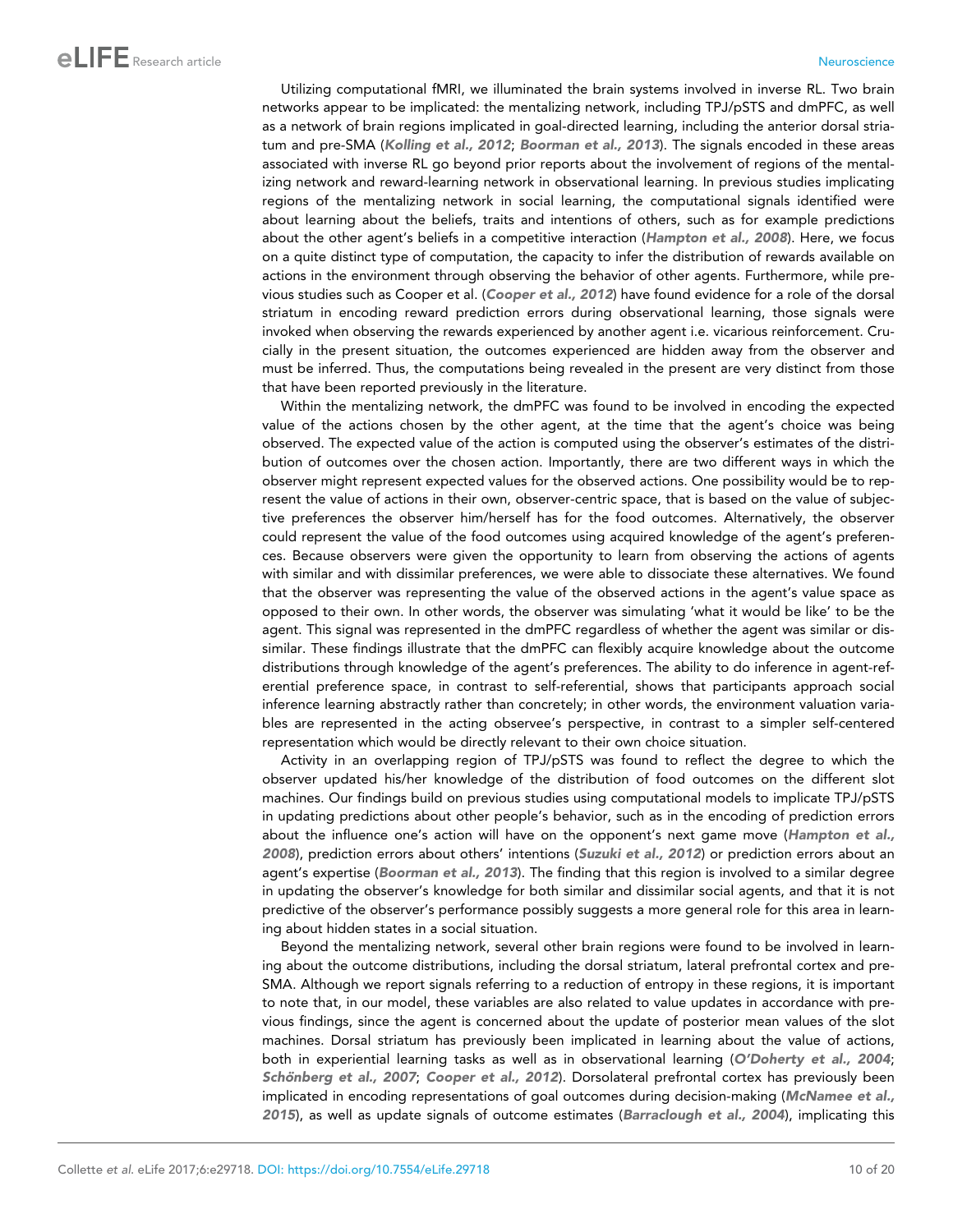structure in goal-directed decision-making during experiential learning. Therefore, the fact that this region is involved in updating knowledge of outcome distributions that are inferred through observing others, is broadly consistent with a role for this region in representing and performing inference over outcomes whether those outcomes are being learned through direct experience or through observation. Finally, pre-SMA is a region that has previously been implicated in action-based decision making and in encoding the values of actions at the time of decision-making during experiential learning ([Seo and Lee, 2007](#page-18-0); [Wunderlich et al., 2011](#page-19-0); [Wunderlich et al., 2009](#page-19-0); [Kolling et al.,](#page-18-0) [2012](#page-18-0); [Kolling et al., 2014](#page-18-0)). Consequently, it appears that the capacity to acquire knowledge about outcome distributions through inverse RL depends on areas that may be specifically involved in social inference, as well as regions involved in action-based decision-making and experiential learning more generally.

We further found that the degree to which BOLD activity in the observer's dmPFC correlated with the values of the agent predicted the observer's success guiding their own behavior. We computed a numerical score (SI index, see Materials and methods for details) that captured the degree to which an individual observer was able to successfully incorporate knowledge of the dissimilar agent, and it exhibited a significant relationship with activation in dmPFC. These findings suggest that the more successfully an observer can represent the other agent's action-values in dmPFC, the better the observer can utilize these representations to guide their own behavior. These findings suggest a direct relationship between dmPFC activity and the capacity to integrate knowledge of other agents' preferences into the value computation, to effectively learn hidden outcome distributions.

At the time that the observer him/herself had to choose between the slot machines, we found evidence for involvement of a cluster in the medial prefrontal cortex (mPFC) positioned more rostrally to the region of dmPFC found to represent the agent's preferences. This rostromedial PFC subregion exhibited signals correlating with the participant's value of the chosen option, specifically in the dissimilar condition. In contrast, at a more liberal statistical threshold we found chosen value signals in the ventral striatum only when observing the similar agent. These findings indicate that the observer is not only capable of representing expected values according to the subjective preferences of the observed agent, but that when the observer is required to make his/her own choices, the observer can use the same knowledge to compute expected values in own preference space, using a network of brain areas involved in social comparisons.

In conclusion, here we showed that the human brain is capable of performing a variation of inverse reinforcement learning, whereby one learns through observation of actions of other agents with potentially diverging preferences. By inferring the distribution of outcomes over available actions from the choices of the agent, participants successfully guided their own choices on the same task. We found evidence that a network of regions in the brain, especially areas traditionally implicated in mentalizing and theory of mind, such as the TPJ, pSTS and anterior dmPFC, appear to play a direct role in inverse RL. Importantly, neural signals in dmPFC implied that participants learned by representing action values in agent preference space, not their own, suggesting that their inference was abstract (i.e., disconnected from their own involvement) rather than concrete (i.e., directly relevant to their own choice situation). The findings are consistent with distinct contributions of the mentalizing network in different components of inverse RL. Posterior cortical areas such as the TPJ and adjacent pSTS were found to be especially involved in updating and learning about agent preferences and expectations irrespective of the specifics of the task participants had to fulfill themselves. By contrast, rostral dmPFC was particularly involved in representing agents' valuations in a way that these could eventually be used to guide own choices. Furthering an understanding of how the brain is capable of performing inverse RL may prove important in subsequent work aimed at identifying the nature of the dysfunction in certain psychiatric and neurological disorders involving deficits in social cognition such as in autism spectrum disorder.

# Materials and methods

### Participants

50 participants were recruited between the ages of 18 and 40 (mean:  $27.1$  years  $\pm$  4.9, 25 female). All were healthy, had normal/corrected to-normal vision, were free of psychiatric/neurological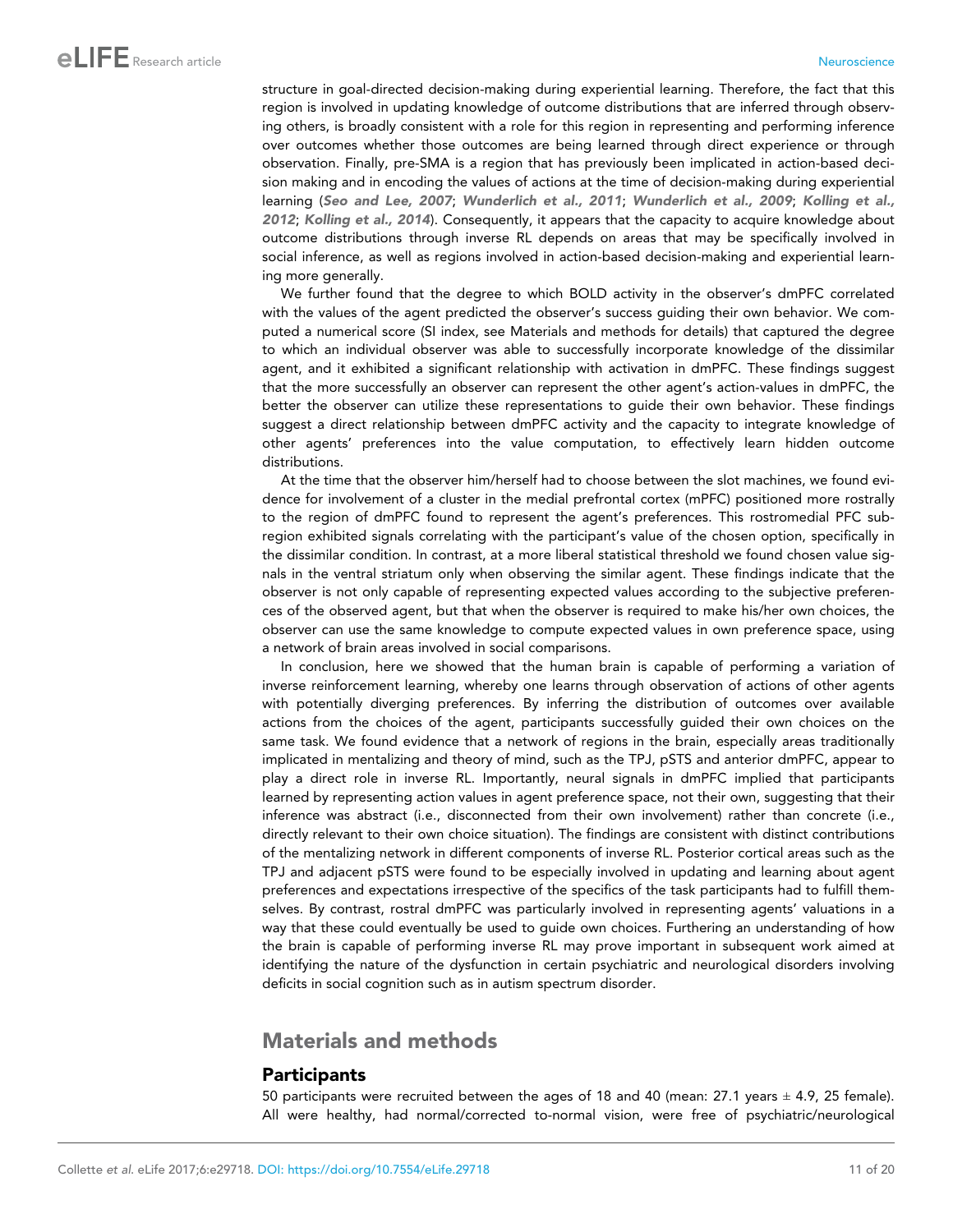conditions, and did not report taking any medications that might interfere with fMRI. All participants received \$60 compensation, and were asked to remain for 30 min after the end of the MRI sessions, where they were allowed to consume the won food item ad libitum. We excluded seven participants due to excessive head motion or technical difficulties during scanning (leaving 23 male, 20 female). The included participants did not exhibit scan to scan movements of greater than one voxel within a session. The research was approved by the Caltech Institutional Review Board, and all participants provided informed consent prior to their participation.

## Experimental paradigm

The experiment is divided into three tasks, one outside the MRI scanner, and two inside. First participants revealed their preferences over 10 food items outside MRI. Second, inside the scanner, the participants learned the food preferences of an agent. Third, participants played an observational learning slot machine game with this agent in order to win a food item they could consume at the end of the experiment. The second and third phase is played once with a similar agent, and once with a dissimilar agent, pseudo-randomized across participants. A debrief after the experiment revealed that all participants thought they were observing real agents. Participants could deduce that both agents were male ('Franky' and 'Andrew' were used as names, as well as video-feeds of male agents). Experiments were programmed and displayed with Psychtoolbox within the Mathworks Matlab (RRID[:SCR\\_001622](https://scicrunch.org/resolver/SCR_001622)) environment.

## Construction of food preferences of social agents

Before the MRI session, each participant was asked to express his/her food preferences over 10 food items through pairwise comparisons. The ranking we got from this pre-MRI phase was used to pair the participant with two agents: one very similar to her, and the other very dissimilar ([Figure 1](#page-2-0) [figure supplement 1](#page-2-0)).

## MRI task 1

Preference learning. During the first MRI session, the participants learn the preferences of the agent through an observational learning game, and were subsequently asked to recall the agent's preferences and rate the similarity of their own preference to those of this agent on a scale from 1 to 7 ([Figure 1—figure supplement 1](#page-2-0)). During this observational learning game, participants observed the agent as it expressed its preferences through pairwise comparisons, just as participants had done during the earlier construction of food preferences. The fMRI results from this phase of the experiment are not reported in the current manuscript due to space limitations and in order to maintain the focus of the present manuscript on inverse RL, but the results from this phase will be reported in a subsequent manuscript.

### MRI task 2

Observational learning of agents with diverse preferences. Following the preference learning of one agent, the participants played a slot machine game with that same agent. The participants observed the choices of the agent. Participants were not informed that the agent was artificial; rather they were instructed that they would be observing another player by live video-feed. Before the game starts, the participants see the three involved slot machines (depicted by different fractals) and the three food items that can be won. They were informed that each slot machine would deliver the three food items, but at different probabilities. However, they have no knowledge about these probabilities. The three food items are chosen from the five items ranked by the other agent: the most preferred, the middle and the least preferred. On each trial two out of the three slot machines were presented for choice. On 2/3 of the trials, participants observed the choice of the agent. Notably, the participants could not see the outcome of the chosen slot machine, however they knew that the agent would see the food outcome. On 1/3 of the trials, participants were asked to choose a slot machine, but here again no outcome was revealed. Importantly, this means that the participants never get to see any food outcomes – hence the choices were based solely on the observer's capacity to observe and learn from the actions taken by the other agents. This phase of the experiment totaled 150 trials: 100 observations and 50 self-choices. In this phase, the agent was implemented as a softmax learner, which was simulated for each session with a fixed learning rate and temperature.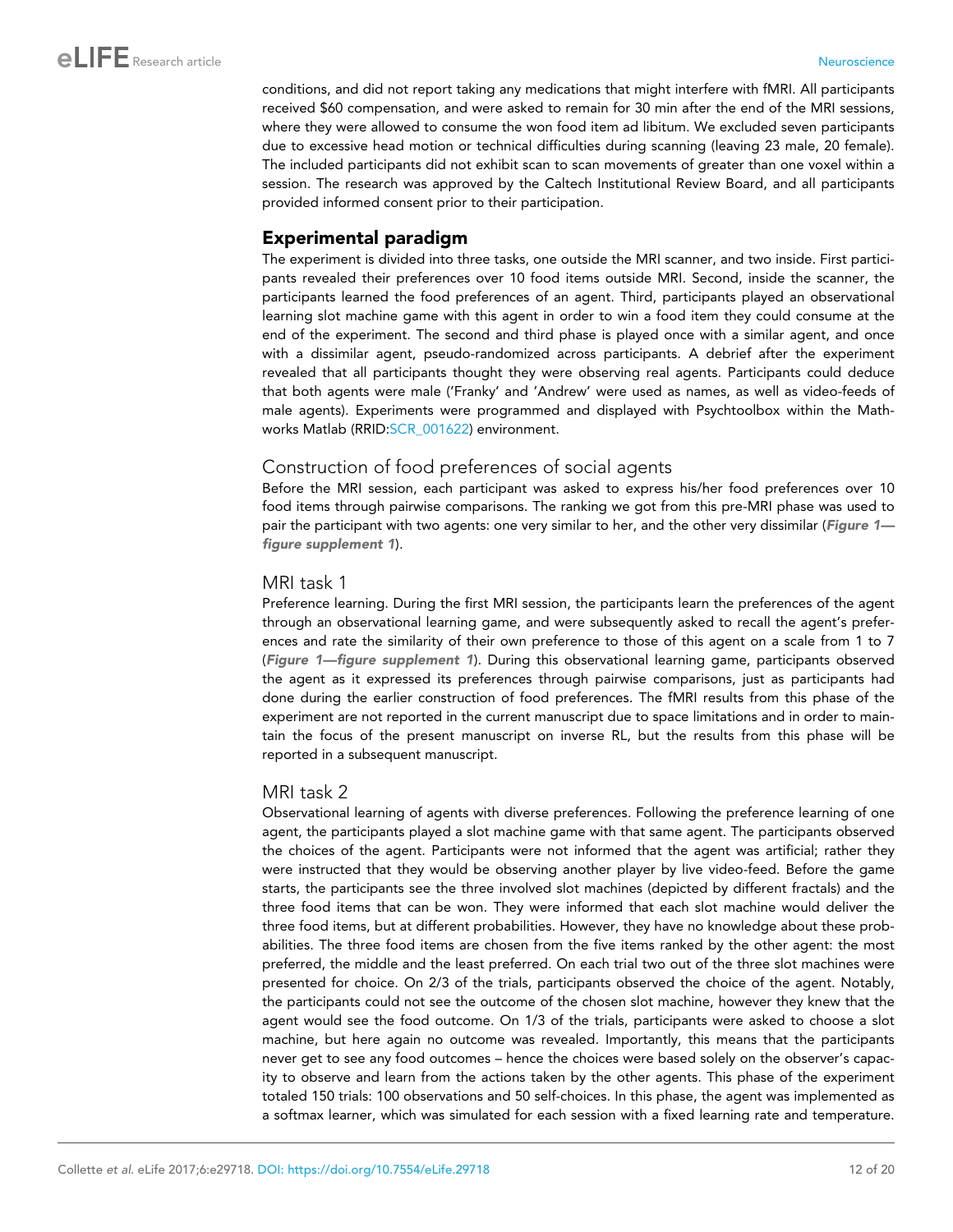<span id="page-12-0"></span>The agent model started with flat priors over the three slot machines (e.g. 1/3 for each machine), it then made a softmax choice over the two displayed machines, and updated the value of the chosen slot machine through a weighted prediction-error, when the food outcome was revealed. In this simulation procedure, the food outcomes were numerically coded according to increasing preference, from 1 to 3. The outcomes were sampled stochastically, according to the fixed probability distributions of the chosen slot machine (cf. [Figure 3B](#page-6-0)). Thus, the simulated agent exhibited the same behavioral characteristics in the similar and dissimilar condition.

## Computational models

#### Inverse reinforcement learning (inverse RL): general ideas

Learning policies through a direct approach, that is, imitation or observational learning, where both agent and participant have the same goal, have recently been used in investigations of social phenomena ([Burke et al., 2010](#page-18-0)). The aim of inverse RL is to implement an indirect learning approach, where a reward outcome distribution is recovered for which the agent's choices are optimal, i.e. which explains the agent's behavior ([Abbeel and Ng, 2004](#page-17-0); [Ng and Russell, 2000](#page-18-0)). In our inverse RL approach the participant infers the reward outcome distribution of the slot machines using a framework with a participant-specific likelihood as to how the agent chooses given certain outcomes. Then, rather than mimicking the actions of the agent, the learned reward outcome distributions are subsequently used to construct participants' own optimal policies.

#### Complete inverse RL model

The design of this task is such that the agent gets outcome information for each chosen action, while the participants only see the agent's (binary) choice without the outcome. Further, the instructions note that both the participant and the agent will each receive one actual food outcome at the end of the experiment, which is drawn randomly from all their respective outcomes during the game. Note that the approach described here does not guarantee the model to retrieve the true reward distribution, but to find a reward distribution which explains the actions of the agent, supposedly optimal, sufficiently well, relative to his preferences. Our inverse RL solution of the computational problem at hand proposes to incorporate information about the likelihood of choosing a machine given a certain outcome on the reward distribution. In this section we first describe a full model relying on true Bayesian updating, and then we propose a simplification of the updating, which is used in this study.

Agent. Let us denote  $\Delta$  as the 3  $\times$  3 matrix of outcome probabilities (rows: arms; columns: outcomes), and  $v_a$  the vector of values of outcomes for agent (3  $\times$  1). Prior  $p_t$  (∆ $|\theta\rangle$  is Dirichlet with parameters  $\theta$  represents the trial index. Expected value of arms in trial t is denoted  $V_t$  (3  $\times$  1 vector). It equals:

$$
V_t = \int \Delta v_a p_t(\Delta|\theta) d\theta = \left[ \int \Delta p_t(\Delta|\theta) d\theta \right] \cdot v_a \tag{1}
$$

Choice is softmax (logit), so the chance that arm c is chosen when pair offered is (c,u) is:

$$
f(c|pair(c, u)) = logit(Vt(c) - Vt(u)|\beta)
$$
\n(2)

with u as unchosen option;  $\beta$  the exploitation intensity parameter. We write the updating of  $\theta$  based on outcome o after choice of arm c using Dirichlet updating equations as follows:

$$
p_{t+1}(\Delta(c,\cdot)|o,c,\theta) \leftarrow p_t(\Delta(c,\cdot)|o,c,\theta)
$$
\n(3)

where denotes the cth row of  $\Delta$ . With the Dirichlet distribution, there are no updates on beliefs about the rows of  $\Delta$  of the unchosen arm or arm not offered. Let us assume the observer has the same prior as the agent (Dirichlet with same  $\theta$ ), and that she knows this. (It is possible to allow the agent to have a different prior – different value of  $\theta$  – but this would introduce additional complications).

The observer does not see outcomes; she only observes choices. Outcomes therefore constitute a sequence of hidden variables, like the 'state vector' in the Kalman filter. A prior distribution of outcome sequences can be computed however, and with the likelihood of choices given outcomes, the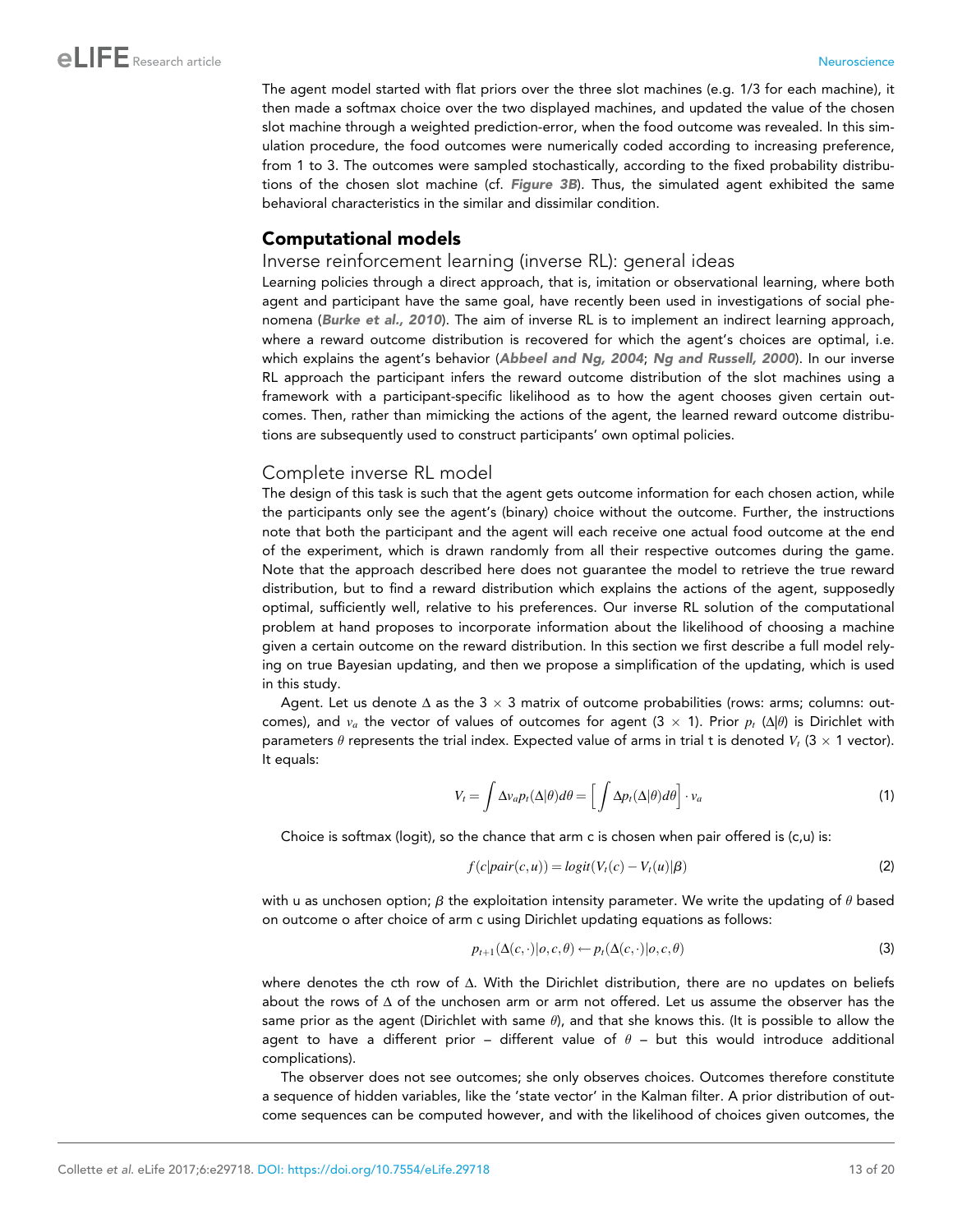observer can compute a posterior distribution of outcomes, as follows: The likelihood of any choice sequence given an outcome sequence can be obtained by fixing the outcome sequence, then com-bining the posterior given the outcome ([Equation 3](#page-12-0)) and the value given the posterior ([Equation 1](#page-12-0)) with the choice given the value ([Equation 2](#page-12-0)). The prior of an outcome sequence can be obtained in the same way, but instead of taken outcomes as given, one draws outcomes trial-by-trial using the (trial) posterior belief of  $\Delta$ . The problem is, of course, that these computations effectively mean that one is estimating hyper-dimensional integrals (over time, and over values of  $\Delta$ ). Once the observer has formed posterior beliefs of outcomes given choices, she can use those to determine posterior beliefs of  $\Delta$  given the choice sequence. This way, she forms expectations of the evolution of agent beliefs over time, and because hers and the agent's are the same, of own beliefs (of  $\Delta$ ) as well. Because the complexity of these integrals renders this complete inverse RL model to be computationally intractable in practice, we implemented a reduced form of inverse RL that is capable of performing approximate inverse RL inferences with the advantage of being much more tractable and hence plausible as a model of human inverse RL inference, described below.

#### Approximate inverse RL

A reduced-form version of the updating can be formulated, as follows: To determine choices, the agent (and observer) only uses posterior mean values of  $\Delta$  (see [Equation 1](#page-12-0)). So, the observer is only concerned about tracking the update of the posterior mean. This posterior mean is the same for the observer and agent, since they have the same priors. The observer knows that the agent is solving an exploration/exploitation problem, whereby the agent tends to choose more frequently the arms that he believes provide a higher chance of a more favorable outcome for him ([Equation 2](#page-12-0)). Hence, if an arm is chosen, it is more likely that it generates the – for him – better outcome. If we list the outcomes in order of agent preferences so that elements of  $v_a$  are decreasing, then it is reasonable for the agent to assume that the posterior mean probabilities of the chosen arm are updated as follows:

$$
\overline{\Delta}(c,i) \leftarrow \epsilon_c(i)\overline{\Delta}(c,i)
$$

where i (=1, 2, 3) indexes outcomes, and  $0 > \epsilon 1$ ,  $\epsilon 2$ ,  $\epsilon 3 > 1$  denotes matrix element (c,i).

By the same token, the unchosen arm is likely to have less favorable chances of generating the good outcomes (from the point of view of the agent) and hence,

$$
\Delta(c,i) \leftarrow \epsilon_u(i)\Delta(u,i)
$$

where u identifies the unchosen option in the pair of arms offered to the agent, and the vector  $[\epsilon 1,$  $\epsilon$ 2,  $\epsilon$ 3 ] is flipped. The outcome probabilities of the arm that was not offered in the trial is not updated.

Does it make sense to update beliefs of the row of  $\Delta$  corresponding to the unchosen option? Notice that the Bayesian does not do so (see discussion below [Equation 3](#page-12-0)). However, it is not always the case that the agent chooses the most preferred option; he sometimes explores and chooses a lesser-valued arm. This arm tends to produce the outcome with lower value (to him), and his beliefs will evolve accordingly: he will increase the chance of the low-value option. How can we capture this? The lesser-valued arm can be identified by the frequency with which he chooses this arm across trials: more often, it is the unchosen arm. Hence, to capture updates in beliefs about this lesser-valued arm, we increase the probability of lesser-valued outcomes of the unchosen arm in each trial. The updating constants  $\epsilon_{\epsilon}(i)$  and  $\epsilon_{\mu}(i)$  depend on the observer's (and agent's) prior beliefs of  $\Delta(\theta)$  as well as the agent's exploitation intensity  $\beta$ . Since we don't know either, we estimate the updating constants from the data (observer and agent choices). On account of its tractability, this approximate inverse RL scheme (as opposed to the complete inverse RL described earlier) was implemented in the analyses reported in the current manuscript.

#### Imitation RL model

A simpler alternative approach is an imitation learning scheme update using a prediction error rule as follows. The imitation value V of each of the three slot machines A,B,C are initialized at  $VA = VB = VC=0.5$ . On trials in which (for instance) the slot machine A is chosen, when the agent's choice is revealed, the update of the chosen slot machine uses a prediction error thus: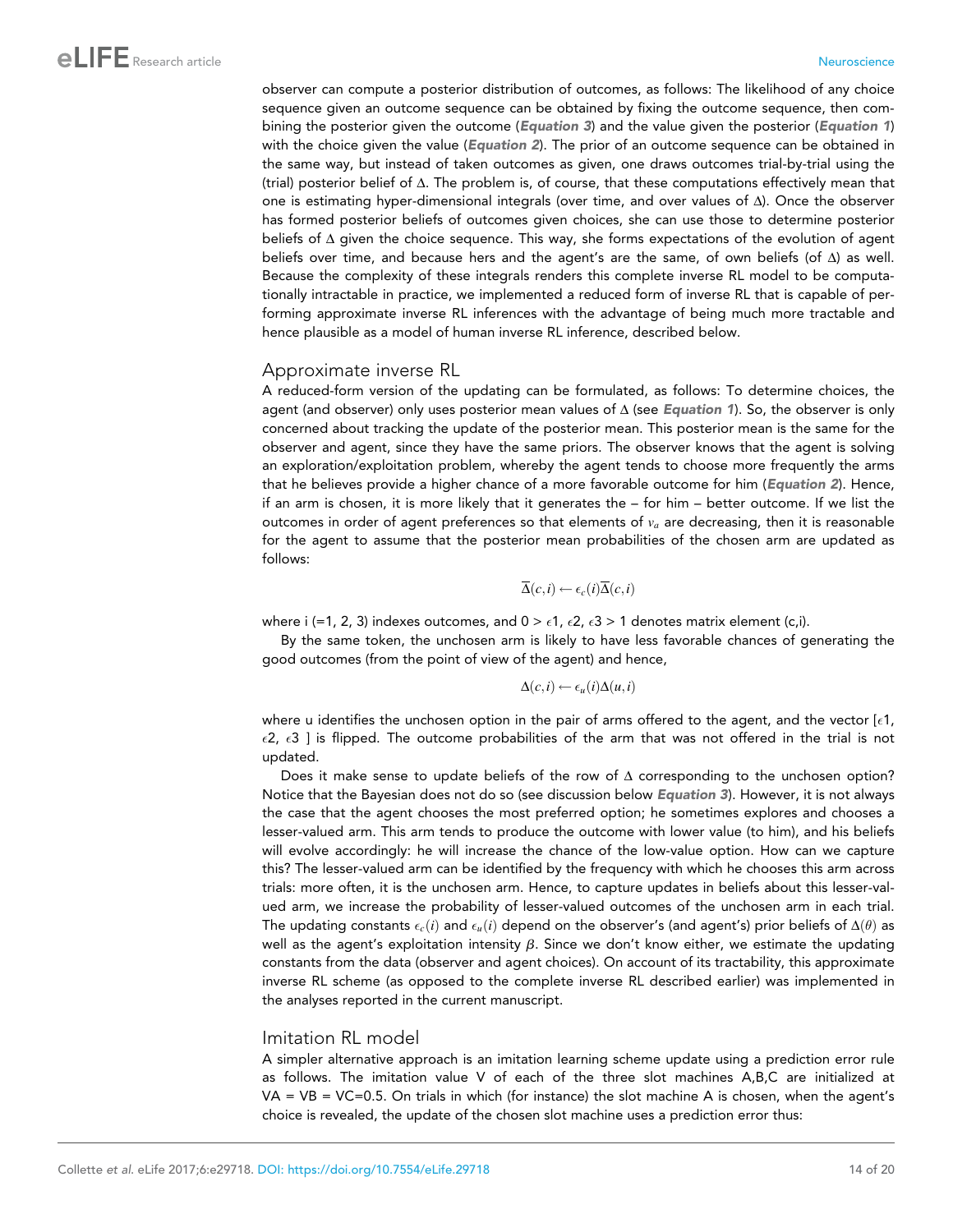$$
V_{obs\ A}(t+1) = V_{obs\ A}(t) + \eta \cdot (O_A - V_{obs\ A}(t))
$$

 $\eta$  is the learning rate, scaling the impact of the prediction error information.  $O<sub>A</sub>$  is the executed choice of slot A on trial t, which takes the value 1. To allow imitation learning more flexibility, we add an inversion parameter  $\theta$  on self-choice trials, which describes the degree to which the observer inverts the expected values of slot machines before making a choice, based on their belief about the degree of similarity between the agent's preferences and themselves. Specifically,  $V_{self,A} = (1 - \theta) \cdot V_{obs,A} + \theta \cdot (1 - V_{obs,A})$ . For example, in the case of an observer learning from an agent with identical preferences the inversion parameter  $\theta$  would be close to zero, and hence the observer relies on the same value function as learned from the agent, whereas if the agent is judged to have opposite preferences to the observer, then  $\theta$  would be close to 1, and the observer will have an inverted value function for the slots compared to the observee. The observer's choice is then expressed as a soft-max function between the values for the slots, with a free parameter  $\beta$  characterizing the stochasticity of the choices as a function of the value difference between the slots.

### Imitation learning with counterfactuals

For our counterfactual imitation learner (cf-Imitation RL) in addition to the update of the chosen slot machine, the value of the unchosen (but available) slot machine is updated too, following the same rule, with its own separate learning rate  $\eta$  unchosen and setting Outcome unchosen = 0. Just as with the Imitation RL model, we added an inversion parameter  $\theta$  on self-choice trials, which describes the degree to which the participants invert the action probabilities of slot machines before making a choice.

### Fitting procedure

We assumed that the likelihood of participants' self-choices is given by a softmax function over the value space of the two displayed slot machines. Parameters were fit using Matlab (RRID:[SCR\\_](https://scicrunch.org/resolver/SCR_001622) [001622](https://scicrunch.org/resolver/SCR_001622)) optimization under the constraint function fmincon to minimize the log-likelihood of the model fit with regards to the participants' own choices. This procedure was iterated with three randomly chosen starting points within the constraints to increase the likelihood of finding a global rather than local optimum. Note that the similarity is taken into account implicitly by the likelihoods of the inverse RL model; in our main imitation RL model we included a parameter to weigh the degree to which the observer intents to invert the expected values of slot machines before making a choice. For models including a decay factor, the fmincon fitting was additionally performed iteratively (because of the integer numbers of this parameter). Decay factor was fit with constraints [1 100] (i.e. denoting integer trial numbers), inverting parameter  $\theta$  with [0 1], choice temperature  $\beta$  (stochasticity) with [2 22].

# Why does inverse RL and imitation RL make different predictions about participants' choice behavior and why are those predictions especially distinct for choices of the middle preferred slot?

The agents that we constructed that the observer sees, are artificial agents and those agents have a linear preference function for the most, middle and least preferred foods. As a consequence (assuming a reasonable choice temperature), their behavior will be approximately linear – they will try to choose the best machine most often and the machine associated with the greatest probability of the lowest valued option least often. The middle machine will be approximately in the middle in terms of choice frequency on average. This of course depends on the objective probability distributions over the outcomes available on the given slots, that is, in a case where the middle ranking machine has probabilities much closer to the top ranking machine, the choice probabilities of the agent would end up such that the agent would choose the middle machine with a frequency closer to that of the best machine. But in the case of the present task design and parameters, it is the case that choice probabilities will be approximately linearly ordered over the machines. Now, the imitation RL will essentially learn to mirror those choice probabilities – as it learns solely through observing the choice tendencies of the agent. Let's consider instead inverse RL. This model is not concerned with learning directly from the choice behavior of the agent, instead it is concerned with inferring the outcome probabilities over the slots. As an observer, assuming I have learned sensibly about those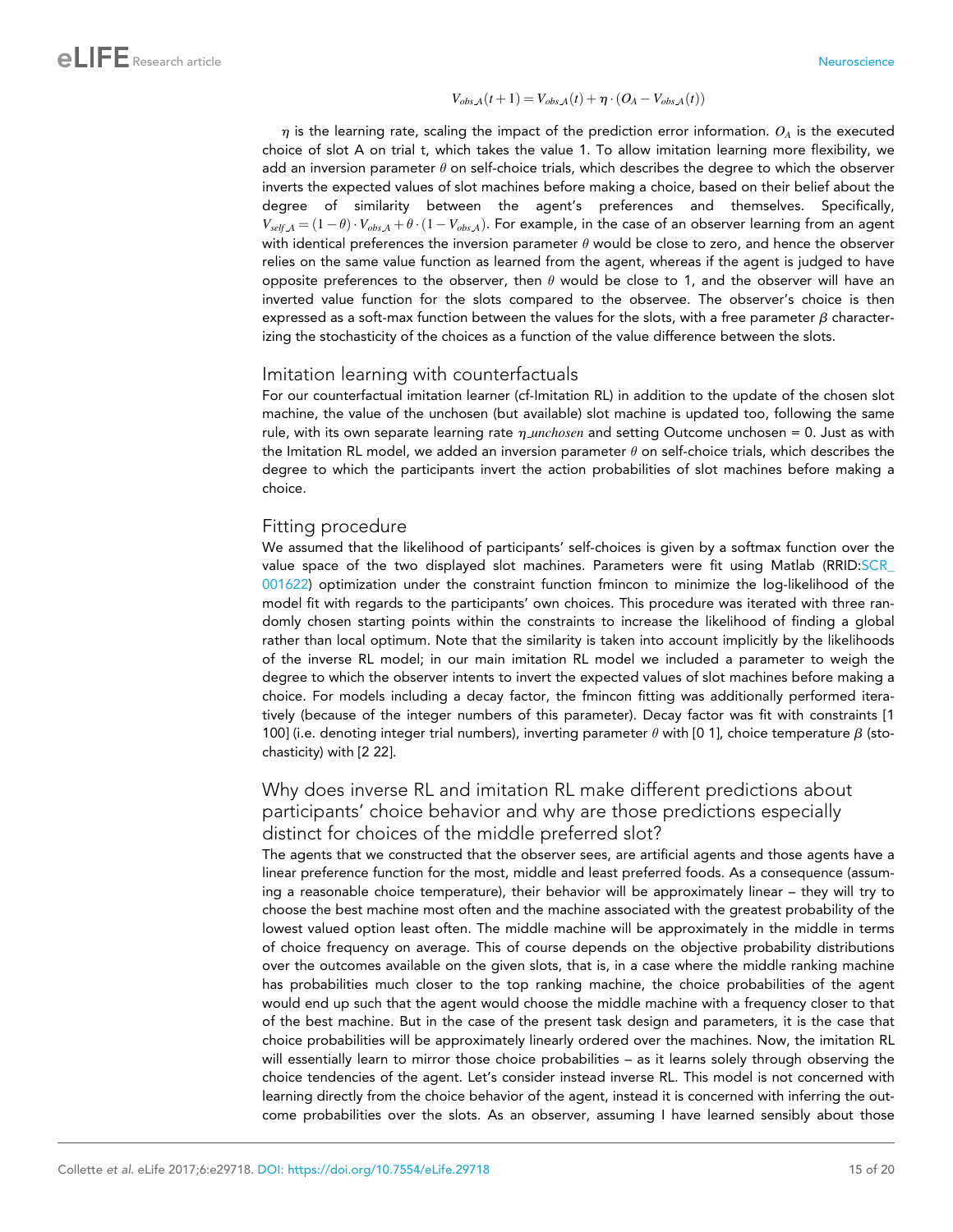outcome distributions, I can then use my own preference function to guide my choices over the slots. For instance I might really like food A (my most preferred outcome), but I also might be quite partial to food B (my middle preferred outcome), and I might really hate food C (the least preferred outcome). The point is I don't need to have a linear preference function over the outcomes. My choice proportions over the slots can therefore more flexibly reflect my underlying preferences for the goods – I don't simply have to mirror the agent's preference function (or invert it). The free parameters in the inverse RL model can flexibly capture those differences in preferences. Although ostensibly they are used to update beliefs (i.e. as a likelihood function), these parameters can capture individual participants' flexible preferences over the goods.

Now why does this difference in model predictions between inverse and imitation RL show up especially for the middle preferred outcome and not the best and worst preferred? The reason is that the best slot is always going to be strongly dominated by the worst, unless people are truly indifferent between the best and worst foods which is not likely. Thus, both imitation and inverse RL should capture that well. However, the middle food might vary a lot more in its relative preference for participants and hence its likely that there is going to be more variance in choices for this across subjects. This is why inverse RL does better in this situation.

Note that inverse RL will be better equipped to generalize too across different kinds of agents if the agents were not to have a linear preference function, inverse RL ought to more robust to this — and still enable the observer to learn about the slots in a way that allows the observer to flexibly make their own choices based on their own preference functions.

Furthermore, inverse RL will also be better able to generalize under situations where new slot machines are introduced — if for example I see the same (or even a different) agent make choices over other unique slot machines in a completely new context — inverse RL will be able to guide choices under situations where those other slots are now presented in pairs with the original slot machines — because the observer can use knowledge of the outcome distributions to compute expected values on the fly for those slots in the novel pairings. Imitation RL would be hopelessly lost here because it's value signals are relative to the other options available during the learning phase i.e. they are cached values analogous to model-free RL in the experiential domain ([Daw et al.,](#page-18-0) [2005](#page-18-0)).

#### SI index

We computed a social information integration index (SI index) to get a general measure of the similarities between the agent's and the participants' choice behavior during phase 2. We therefore normalized the distribution of choice ratios for the three slot machines and calculated the entropy between both distributions. For easier understanding we inverted the magnitudes, and hence an SI closer to one indicates very similar choice ratio behavior; for example in the dissimilar condition an SI close to one suggests a good performance of the participant, whereas an SI of 0 would mean that in the dissimilar case the participant mimics the agent, and hence his/her performance would be bad. Note that when correlating the SI post-hoc against slot machine choice ratios, we find a strong correlation between the SI and the mid versus worst ratio, i.e. how often the participant chose mid over worst when these two slot machines were presented.

#### Neuroimaging data acquisition

The fMRI images were collected using a 3T Siemens Trio scanner located at the Caltech Brain Imaging Center (Pasadena, CA) with a 32-channel radio frequency coil. The BOLD signal was measured using a one-shot T2\*-weighted echo planar imaging sequence. Forty-four axial slices were acquired in oblique orientation of 30 degrees to the anterior commissure–posterior commissure line, with a repetition time (TR) of 2780 ms, TE of 30 ms, 80° flip angle, 3 mm isotropic resolution, 192 mm  $\times$ 192 mm field of view. A high-resolution T1-weighted anatomical image (magnetization-prepared rapid-acquisition gradient echo sequence, 1  $\times$  1  $\times$  1 mm voxels) was acquired at the end of the session.

#### fMRI data analysis

All image analyses were performed using SPM12 (rev. 6906; [http://www.fil.ion.ucl.ac.uk/spm,](http://www.fil.ion.ucl.ac.uk/spm) RRID: [SCR\\_007037\)](https://scicrunch.org/resolver/SCR_007037), following a standard preprocessing pipeline. EPI images were realigned and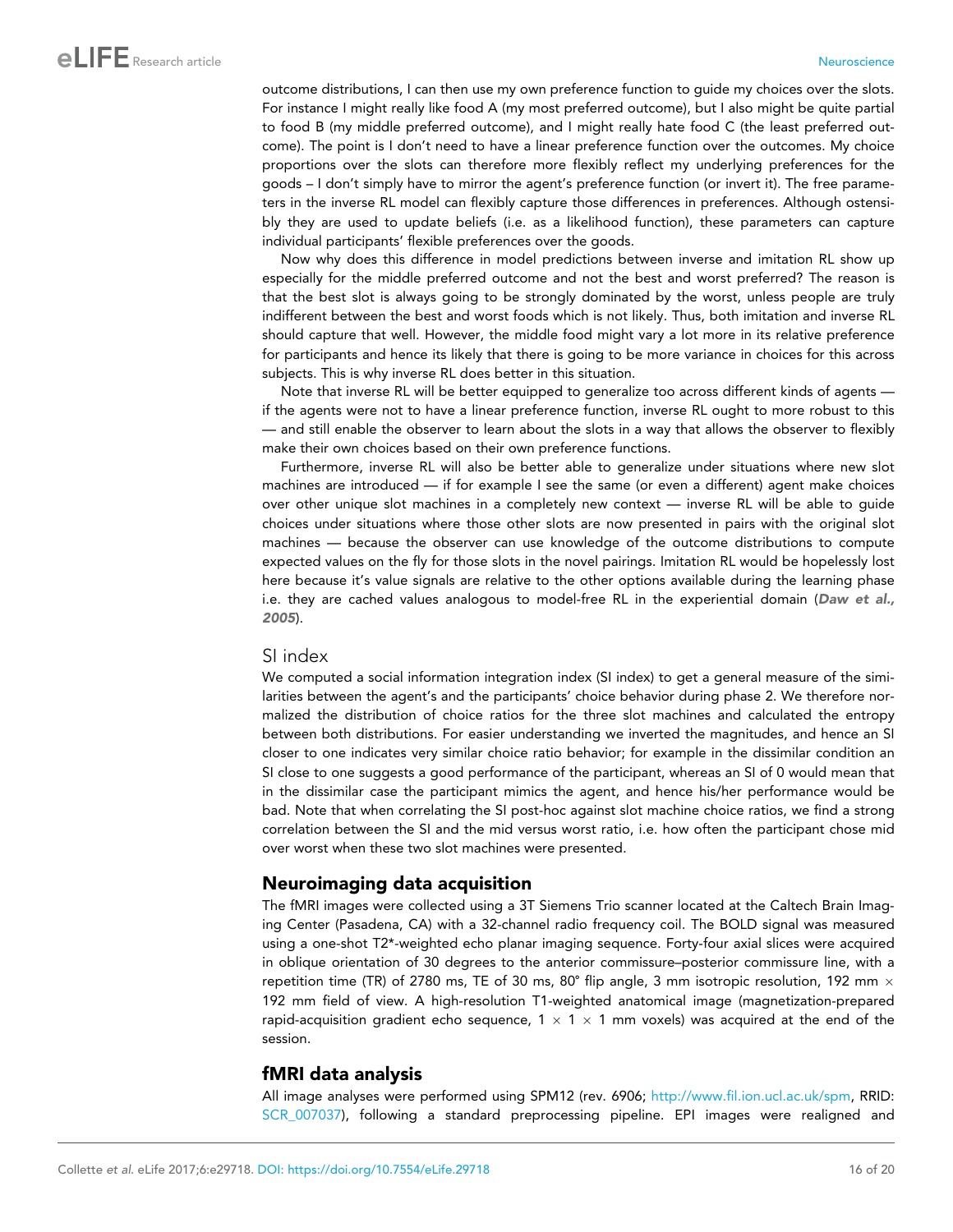<span id="page-16-0"></span>realignment parameters were included in subsequent GLMs. Each subject's T1 image was segmented into gray matter, white matter, and cerebrospinal fluid, and the segmentation parameters were used to warp the T1 image to the SPM Montreal Neurological Institute (MNI) template using SPM's DARTEL procedure. The resulting normalization parameters were then applied to the functional data in 2 mm isotropic resolution. Finally, the normalized images were spatially smoothed using an isotropic 6 mm full-width half-maximum Gaussian kernel. Whole brain analyses where performed by defining a general linear model (GLM) for each participant, which contained parametric regressors representing the computational variables at the slot machine onset (outcome prediction in agent-referential space for both options, confidence), at the time the agent's choice was revealed (update entropy), and at the time of participant choice (outcome prediction for chosen and unchosen slot machine, reaction time). The fMRI results depicted in the main figures are based on an uncorrected threshold of p=0.001 (which is illustrated as z>3.3 in the figures) combined with an FWE-corrected cluster threshold of  $p=0.05$  (here,  $k = 114$ ). All regression estimates from [Figure 3](#page-6-0) and [Figure 4](#page-7-0) were conducted based on a leave-one-out procedure ([Kriegeskorte et al., 2009](#page-18-0)) to avoid non-independence bias. Specifically we ran a leave-one-subject-out GLM analysis on the group level ([Esterman et al., 2010](#page-18-0)), and each GLM defined the cluster for the subject left out. For the Bayesian Model Selection (BMS) analyses during action feedback, we defined a dmPFC region of interest in the Harvard/Oxford atlas (label 103 restricting the ROI to cover only medial areas, i. e.  $+12 > X > -12$ ). The definition of this ROI was motivated by two recent reviews ([Dunne and](#page-18-0) [O'Doherty, 2013](#page-18-0); [Apps et al., 2016](#page-17-0)) which each identified the key dmPFC region involved in social inference. For this analysis we used the first-level Bayesian estimation procedure in SPM12 to compute a voxelwise whole-brain log-model evidence map for every subject and each model ([Penny et al., 2007](#page-18-0); [Rosa et al., 2010](#page-18-0)). Both GLMs differed only in one single regressor: the parametric modulator for the prior expectations. Then, to model inference at the group level, we applied a random effects approach at every voxel of the log evidence data falling within the same masks previously used for beta extractions, constructing an exceedance posterior probability (EPP) maps for each model. The imaging results are displayed on a pool-specific structural template created by DARTEL procedure on the anatomical images of all the participants, transformed to MNI space.

## Data availability

The full anonymized dataset from this study is available in the NDAR data repository [https://ndar.](https://ndar.nih.gov/) [nih.gov/](https://ndar.nih.gov/) under the collection ID 2417. Summary information on the data (e.g. additional details about the experiment such as picture files or exact timings of stimuli) is available on the NDA homepage without the need for an NDA account. To request access to detailed human subjects data, you must be sponsored by an NIH recognized institution with a Federalwide Assurance and have a research related need to access NDA data. Further information as to how to request access can be found here <https://ndar.nih.gov/access.html>. The fMRI activation maps are available at neurovault [\(http://neurovault.org/collections/ZZHNHAJU/](http://neurovault.org/collections/ZZHNHAJU/)).

# Acknowledgements

This work was supported by the NIMH Caltech Conte Center for the Neurobiology of Social Decision Making (JPO). We thank Tim Armstrong and Lynn K Paul for support with the participant recruitment, and Ralph E Lee and Julian M Tyszka for assistance with the experiments.

# Additional information

## Funding

| Funder                                                                         | Grant reference number | Author         |
|--------------------------------------------------------------------------------|------------------------|----------------|
| NIMH Caltech Conte Center<br>for the Neurobiology of Social<br>Decision Making | P50MH094258            | John O'Doherty |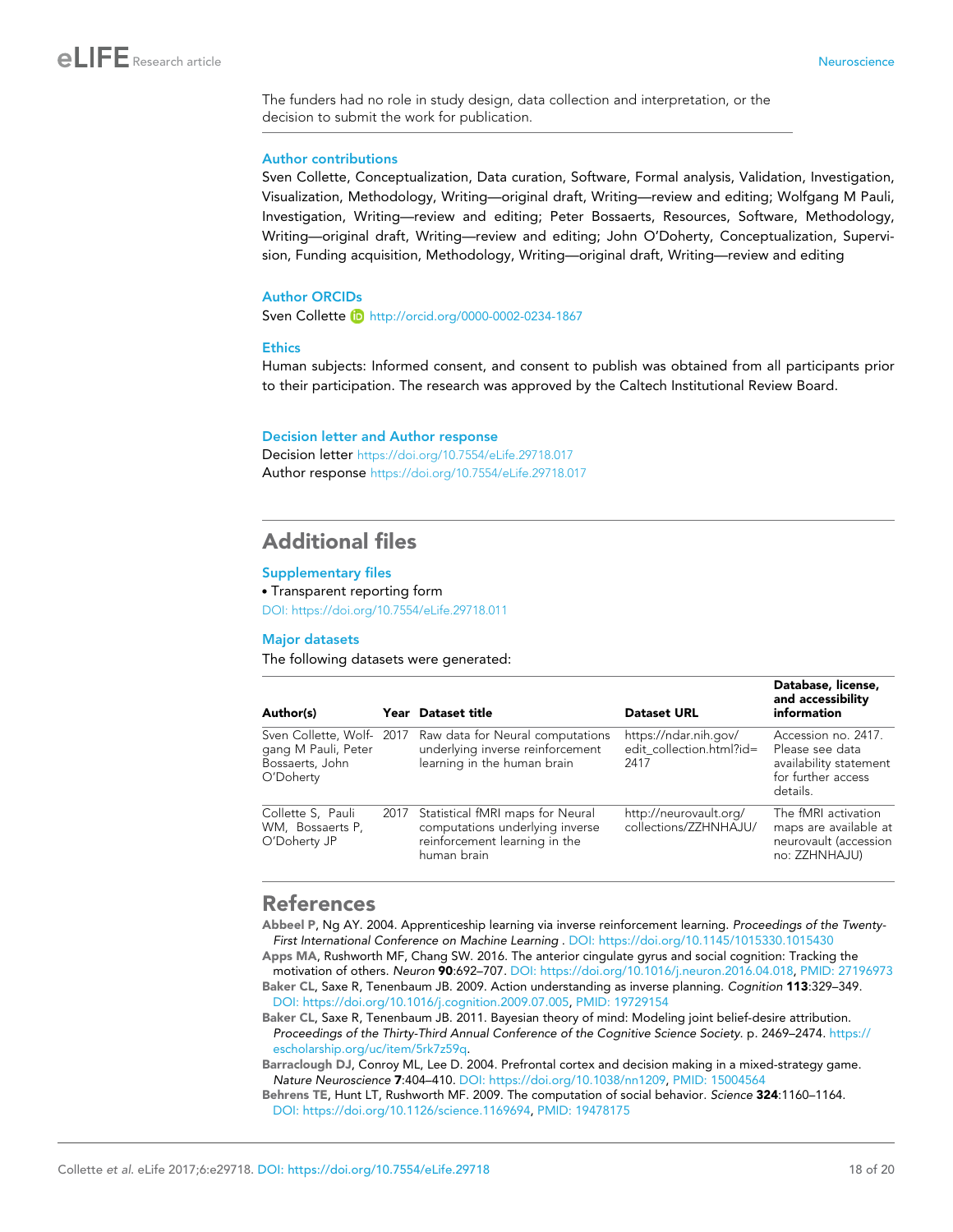- <span id="page-18-0"></span>Boorman ED, O'Doherty JP, Adolphs R, Rangel A. 2013. The behavioral and neural mechanisms underlying the tracking of expertise. Neuron 80:1558–1571. DOI: [https://doi.org/10.1016/j.neuron.2013.10.024,](https://doi.org/10.1016/j.neuron.2013.10.024) PMID: [24360551](http://www.ncbi.nlm.nih.gov/pubmed/24360551)
- Burke CJ, Tobler PN, Baddeley M, Schultz W. 2010. Neural mechanisms of observational learning. PNAS 107: 14431–14436. DOI:<https://doi.org/10.1073/pnas.1003111107>, PMID: [20660717](http://www.ncbi.nlm.nih.gov/pubmed/20660717)
- Cooper JC, Dunne S, Furey T, O'Doherty JP. 2012. Human dorsal striatum encodes prediction errors during observational learning of instrumental actions. Journal of Cognitive Neuroscience 24:106–118. DOI: [https://doi.](https://doi.org/10.1162/jocn_a_00114) [org/10.1162/jocn\\_a\\_00114](https://doi.org/10.1162/jocn_a_00114), PMID: [21812568](http://www.ncbi.nlm.nih.gov/pubmed/21812568)
- Daw ND, Niv Y, Dayan P. 2005. Uncertainty-based competition between prefrontal and dorsolateral striatal systems for behavioral control. Nature Neuroscience 8:1704-1711. DOI:<https://doi.org/10.1038/nn1560>, PMID: [16286932](http://www.ncbi.nlm.nih.gov/pubmed/16286932)
- Dunne S, O'Doherty JP. 2013. Insights from the application of computational neuroimaging to social neuroscience. Current Opinion in Neurobiology 23:387-392. DOI: [https://doi.org/10.1016/j.conb.2013.02.007,](https://doi.org/10.1016/j.conb.2013.02.007) PMID: [23518140](http://www.ncbi.nlm.nih.gov/pubmed/23518140)
- Esterman M, Tamber-Rosenau BJ, Chiu YC, Yantis S. 2010. Avoiding non-independence in fMRI data analysis: leave one subject out. NeuroImage 50:572-576. DOI: [https://doi.org/10.1016/j.neuroimage.2009.10.092,](https://doi.org/10.1016/j.neuroimage.2009.10.092) PMID: [20006712](http://www.ncbi.nlm.nih.gov/pubmed/20006712)
- Fawcett CA, Markson L. 2010. Children reason about shared preferences. Developmental Psychology 46:299-309. DOI:<https://doi.org/10.1037/a0018539>, PMID: [20210491](http://www.ncbi.nlm.nih.gov/pubmed/20210491)
- Frith CD, Frith U. 2006. The neural basis of mentalizing. Neuron 50:531-534. DOI: [https://doi.org/10.1016/j.](https://doi.org/10.1016/j.neuron.2006.05.001) [neuron.2006.05.001,](https://doi.org/10.1016/j.neuron.2006.05.001) PMID: [16701204](http://www.ncbi.nlm.nih.gov/pubmed/16701204)
- Gershman SJ, Pouncy HT, Gweon H. 2017. Learning the Structure of Social Influence. Cognitive Science 41 Suppl 3:545–575. DOI:<https://doi.org/10.1111/cogs.12480>, PMID: [28294384](http://www.ncbi.nlm.nih.gov/pubmed/28294384)
- Goodman ND, Baker CL, Tenenbaum JB. 2009. Cause and Intent : Social Reasoning in Causal Learning. Proceedings of the Thirty-First Annual Conference of the Cognitive Science Society 2759–2764.
- Hampton AN, Bossaerts P, O'Doherty JP. 2008. Neural correlates of mentalizing-related computations during strategic interactions in humans. PNAS 105:6741-6746. DOI: [https://doi.org/10.1073/pnas.0711099105,](https://doi.org/10.1073/pnas.0711099105) PMID: [18427116](http://www.ncbi.nlm.nih.gov/pubmed/18427116)
- Jara-Ettinger J, Gweon H, Schulz LE, Tenenbaum JB. 2016. The Naïve Utility Calculus: Computational Principles Underlying Commonsense Psychology. Trends in Cognitive Sciences 20785:589-604. DOI: [https://doi.org/10.](https://doi.org/10.1016/j.tics.2016.05.011) [1016/j.tics.2016.05.011](https://doi.org/10.1016/j.tics.2016.05.011), PMID: [27388875](http://www.ncbi.nlm.nih.gov/pubmed/27388875)
- Kolling N, Behrens TE, Mars RB, Rushworth MF. 2012. Neural mechanisms of foraging. Science 336:95-98. DOI: [https://doi.org/10.1126/science.1216930,](https://doi.org/10.1126/science.1216930) PMID: [22491854](http://www.ncbi.nlm.nih.gov/pubmed/22491854)
- Kolling N, Wittmann M, Rushworth MFS. 2014. Multiple neural mechanisms of decision making and their competition under changing risk pressure. Neuron 81:1190-1202. DOI: [https://doi.org/10.1016/j.neuron.2014.](https://doi.org/10.1016/j.neuron.2014.01.033) [01.033,](https://doi.org/10.1016/j.neuron.2014.01.033) PMID: [24607236](http://www.ncbi.nlm.nih.gov/pubmed/24607236)
- Kriegeskorte N, Simmons WK, Bellgowan PS, Baker CI. 2009. Circular analysis in systems neuroscience: the dangers of double dipping. Nature Neuroscience 12:535-540. DOI:<https://doi.org/10.1038/nn.2303>, PMID: [1](http://www.ncbi.nlm.nih.gov/pubmed/19396166) [9396166](http://www.ncbi.nlm.nih.gov/pubmed/19396166)
- Lucas CG, Griffiths TL, Fawcett C. 2009. A rational model of preference learning and choice prediction by children. Advances in Neural Information Processing Systems 21:1–8.
- Ma L, Xu F. 2011. Young children's use of statistical sampling evidence to infer the subjectivity of preferences. Cognition 120:403–411. DOI: [https://doi.org/10.1016/j.cognition.2011.02.003,](https://doi.org/10.1016/j.cognition.2011.02.003) PMID: [21353215](http://www.ncbi.nlm.nih.gov/pubmed/21353215)
- McNamee D, Liljeholm M, Zika O, O'Doherty JP. 2015. Characterizing the associative content of brain structures involved in habitual and goal-directed actions in humans: a multivariate FMRI study. Journal of Neuroscience 35:3764–3771. DOI:<https://doi.org/10.1523/JNEUROSCI.4677-14.2015>, PMID: [25740507](http://www.ncbi.nlm.nih.gov/pubmed/25740507)
- Ng Ay, Russell S. 2000. Algorithms for inverse reinforcement learning. In: De Sousa J. P (Ed). Proceedings of the Seventeenth International Conference on Machine Learning. Vol. 67. Morgan Kaufmann Publishers Inc. p. 663– 670. DOI:<https://doi.org/10.2460/ajvr.67.2.323>
- Nicolle A, Klein-Flügge MC, Hunt LT, Vlaev I, Dolan RJ, Behrens TE. 2012. An agent independent axis for executed and modeled choice in medial prefrontal cortex. Neuron 75:1114-1121. DOI: [https://doi.org/10.](https://doi.org/10.1016/j.neuron.2012.07.023) [1016/j.neuron.2012.07.023](https://doi.org/10.1016/j.neuron.2012.07.023), PMID: [22998878](http://www.ncbi.nlm.nih.gov/pubmed/22998878)
- O'Doherty J, Dayan P, Schultz J, Deichmann R, Friston K, Dolan RJ. 2004. Dissociable roles of ventral and dorsal striatum in instrumental conditioning. Science 304:452-454. DOI:<https://doi.org/10.1126/science.1094285>, PMID: [15087550](http://www.ncbi.nlm.nih.gov/pubmed/15087550)
- Penny W, Flandin G, Trujillo-Barreto N. 2007. Bayesian comparison of spatially regularised general linear models. Human Brain Mapping 28:275–293. DOI:<https://doi.org/10.1002/hbm.20327>, PMID: [17133400](http://www.ncbi.nlm.nih.gov/pubmed/17133400)
- Repacholi BM, Gopnik A. 1997. Early reasoning about desires: evidence from 14- and 18-month-olds. Developmental Psychology 33:12–21. DOI:<https://doi.org/10.1037/0012-1649.33.1.12>, PMID: [9050386](http://www.ncbi.nlm.nih.gov/pubmed/9050386)
- Rosa MJ, Bestmann S, Harrison L, Penny W. 2010. Bayesian model selection maps for group studies. NeuroImage 49:217-224. DOI: [https://doi.org/10.1016/j.neuroimage.2009.08.051,](https://doi.org/10.1016/j.neuroimage.2009.08.051) PMID: [19732837](http://www.ncbi.nlm.nih.gov/pubmed/19732837)
- Schönberg T, Daw ND, Joel D, O'Doherty JP. 2007. Reinforcement learning signals in the human striatum distinguish learners from nonlearners during reward-based decision making. Journal of Neuroscience 27: 12860–12867. DOI:<https://doi.org/10.1523/JNEUROSCI.2496-07.2007>, PMID: [18032658](http://www.ncbi.nlm.nih.gov/pubmed/18032658)
- Seo H, Lee D. 2007. Temporal filtering of reward signals in the dorsal anterior cingulate cortex during a mixedstrategy game. Journal of Neuroscience 27:8366-8377. DOI: [https://doi.org/10.1523/JNEUROSCI.2369-07.](https://doi.org/10.1523/JNEUROSCI.2369-07.2007) [2007](https://doi.org/10.1523/JNEUROSCI.2369-07.2007), PMID: [17670983](http://www.ncbi.nlm.nih.gov/pubmed/17670983)